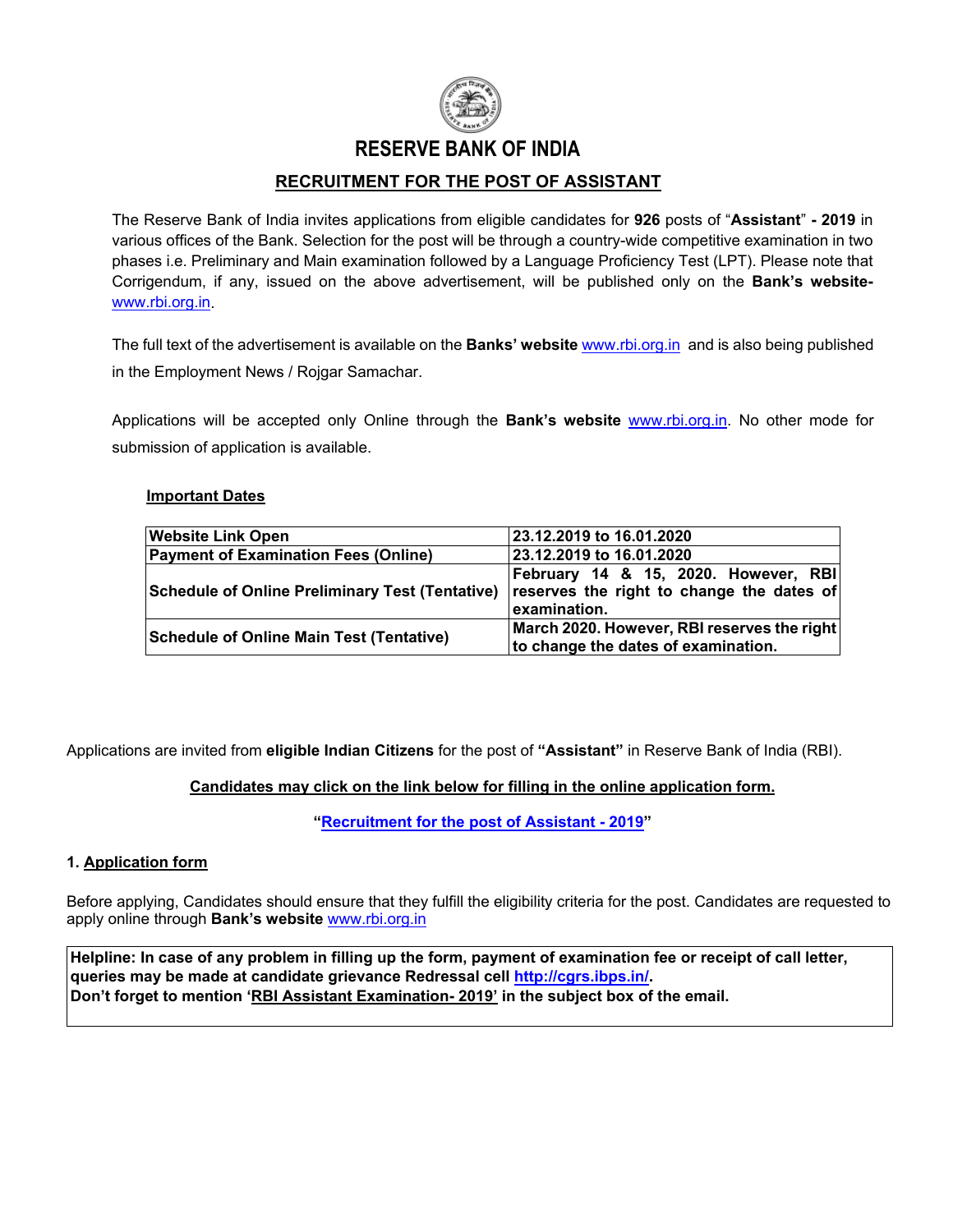| <b>Office</b>                 |                         |                        |                 | Vacancies*      |                         |                 |                         |                 | PWD#           |                             |                 | EXS#            |
|-------------------------------|-------------------------|------------------------|-----------------|-----------------|-------------------------|-----------------|-------------------------|-----------------|----------------|-----------------------------|-----------------|-----------------|
|                               | $\overline{SC}$         | $\overline{\text{ST}}$ | OBC\$           | <b>GEN</b>      | <b>EWS</b>              | <b>Total</b>    | $\overline{\mathsf{M}}$ | HI              | <b>OH</b>      | 4 <sup>th</sup><br>Category | <b>EX-1</b>     | $EX-2$          |
| Ahmedabad                     | $\overline{1}$          | $\overline{2}$         | $\overline{4}$  | $\overline{11}$ | $\overline{1}$          | 19              | $\mathbf 0$             | $\mathbf{1}$    | $\Omega$       | $\mathbf{1}$                | $\overline{1}$  | $\overline{2}$  |
| Bengaluru                     | $\overline{0}$          | $\overline{1}$         | $6\phantom{1}$  | $\overline{12}$ | $\overline{2}$          | $\overline{21}$ | $\mathbf{1}$            | $\overline{0}$  | $\mathbf 0$    | $\overline{0}$              | $\mathbf{1}$    | $\overline{2}$  |
| <b>Bhopal</b>                 | $\overline{\mathbf{4}}$ | $\overline{8}$         | $\overline{4}$  | 22              | $\overline{\mathbf{4}}$ | $\overline{42}$ | $\mathbf{1}$            | $\mathbf{1}$    | $\mathbf 0$    | $\overline{1}$              | $\mathbf{1}$    | $\overline{4}$  |
| Bhubaneswar                   | 5(2)                    | $\overline{4}$         | $\overline{2}$  | $\overline{15}$ | $\overline{2}$          | $\overline{28}$ | $\overline{0}$          | $\overline{1}$  | $\overline{1}$ | $\overline{0}$              | $\overline{1}$  | $\overline{2}$  |
| Chandigarh                    | $\overline{6}$          | $\mathbf 0$            | $\overline{7}$  | $\overline{19}$ | $\overline{3}$          | $\overline{35}$ | $\mathbf{1}$            | $\mathbf{1}$    | $\mathbf 0$    | $\overline{0}$              | $\mathbf{1}$    | $\overline{3}$  |
| Chennai                       | 11                      | $\mathbf 0$            | 15              | 35              | 6                       | 67              | $\overline{0}$          | $\mathbf{1}$    | $\mathbf{1}$   | $\mathbf{1}$                | $\overline{2}$  | $\overline{6}$  |
| Guwahati                      | 4(2)                    | 12(1)                  | $\overline{7}$  | 27              | $\overline{5}$          | $\overline{55}$ | $\overline{1}$          | $\mathbf{1}$    | $\overline{1}$ | $\overline{0}$              | $\overline{2}$  | $\overline{5}$  |
| Hyderabad                     | $\overline{3}$          | $\overline{1}$         | $\overline{5}$  | $\overline{14}$ | $\overline{2}$          | $\overline{25}$ | $\mathbf 0$             | $\mathbf{1}$    | $\mathbf 0$    | $\overline{0}$              | $\overline{1}$  | $\overline{2}$  |
| Jaipur                        | $\overline{5}$          | $\overline{3}$         | $\overline{6}$  | 20              | $\overline{3}$          | $\overline{37}$ | $\mathbf 0$             | $\Omega$        | $\mathbf{1}$   | $\overline{1}$              | $\mathbf{1}$    | $\overline{3}$  |
| Jammu                         | $\overline{0}$          | $\overline{1}$         | $\overline{3}$  | $\overline{8}$  | $\mathbf{1}$            | $\overline{13}$ | $\mathbf{1}$            | $\overline{0}$  | $\mathbf 0$    | $\mathbf 0$                 | 1               | $\overline{1}$  |
| Kanpur &<br>Lucknow           | $\overline{11}$         | $\overline{0}$         | $\overline{14}$ | $\overline{32}$ | $\overline{6}$          | 63              | $\overline{1}$          | $\mathbf{1}$    | $\overline{1}$ | $\overline{0}$              | $\overline{2}$  | 6               |
| Kolkata                       | $\overline{2}$          | $\mathbf 0$            | $\mathbf 0$     | 8               | $\mathbf{1}$            | 11              | $\overline{0}$          | $\overline{0}$  | $\mathbf{1}$   | $\mathbf{1}$                | $\mathbf 0$     | $\overline{1}$  |
| Mumbai                        | 34(1)                   | 46(17)                 | 101(2)          | 199             | $\overline{39}$         | 419             | $\overline{4}$          | 6               | $\overline{4}$ | $\overline{4}$              | $\overline{16}$ | 39              |
| Nagpur                        | $\mathbf{1}$            | $\overline{2}$         | $\mathbf 0$     | $\overline{9}$  | $\mathbf{1}$            | 13              | $\mathbf{1}$            | $\overline{0}$  | $\mathbf{1}$   | $\overline{0}$              | $\mathbf{1}$    | $\mathbf{1}$    |
| <b>New Delhi</b>              | 6(1)                    | $\mathbf 0$            | $\overline{7}$  | 18              | 3                       | $\overline{34}$ | $\mathbf 0$             | $\mathbf{1}$    | $\mathbf 0$    | $\overline{1}$              | $\mathbf{1}$    | $\mathfrak{S}$  |
| Patna                         | $\overline{3}$          | $\overline{0}$         | $\overline{6}$  | $\overline{13}$ | $\overline{2}$          | $\overline{24}$ | $\overline{0}$          | $\mathbf{1}$    | $\mathbf 0$    | $\overline{1}$              | $\overline{1}$  | $\overline{2}$  |
| Thiruvananthapuram<br>& Kochi | $\overline{2}$          | $\overline{0}$         | $\overline{5}$  | $\overline{11}$ | $\overline{2}$          | $\overline{20}$ | $\overline{0}$          | $\overline{1}$  | $\overline{1}$ | $\overline{0}$              | $\overline{1}$  | $\overline{2}$  |
| <b>Total</b>                  | $\overline{98}$         | $\overline{80}$        | 192             | 473             | $\overline{83}$         | 926             | 11                      | $\overline{17}$ | 12             | $\overline{11}$             | 34              | $\overline{84}$ |

**• "The Bank reserves the right to increase/ decrease the number of vacancies as per the requirement or not fill up the vacancies".**

*Abbreviations stand for: PWD – Persons with Disabilities, VI – Visually Impaired, HI – Hearing Impaired, OH – Orthopedically Handicapped, 4th category as defined under RPWD Act., 2016.* **The vacancies in brackets () indicate backlog**

(Bhopal includes 1 vacancy for Raipur, Chandigarh includes 1 vacancy for Shimla, Guwahati includes 1 vacancy for Agartala, 1 for Aizwal, 1 for Shillong and 1 for Imphal, Kanpur & Lucknow includes 38 vacancies for Lucknow and 4 for Dehradun, Kolkata includes 1 for Gangtok, Mumbai includes 3 vacancies for Pune and 1 vacancy for Panaji and 23 vacancies for Belapur and Patna includes 1 vacancy for Ranchi.)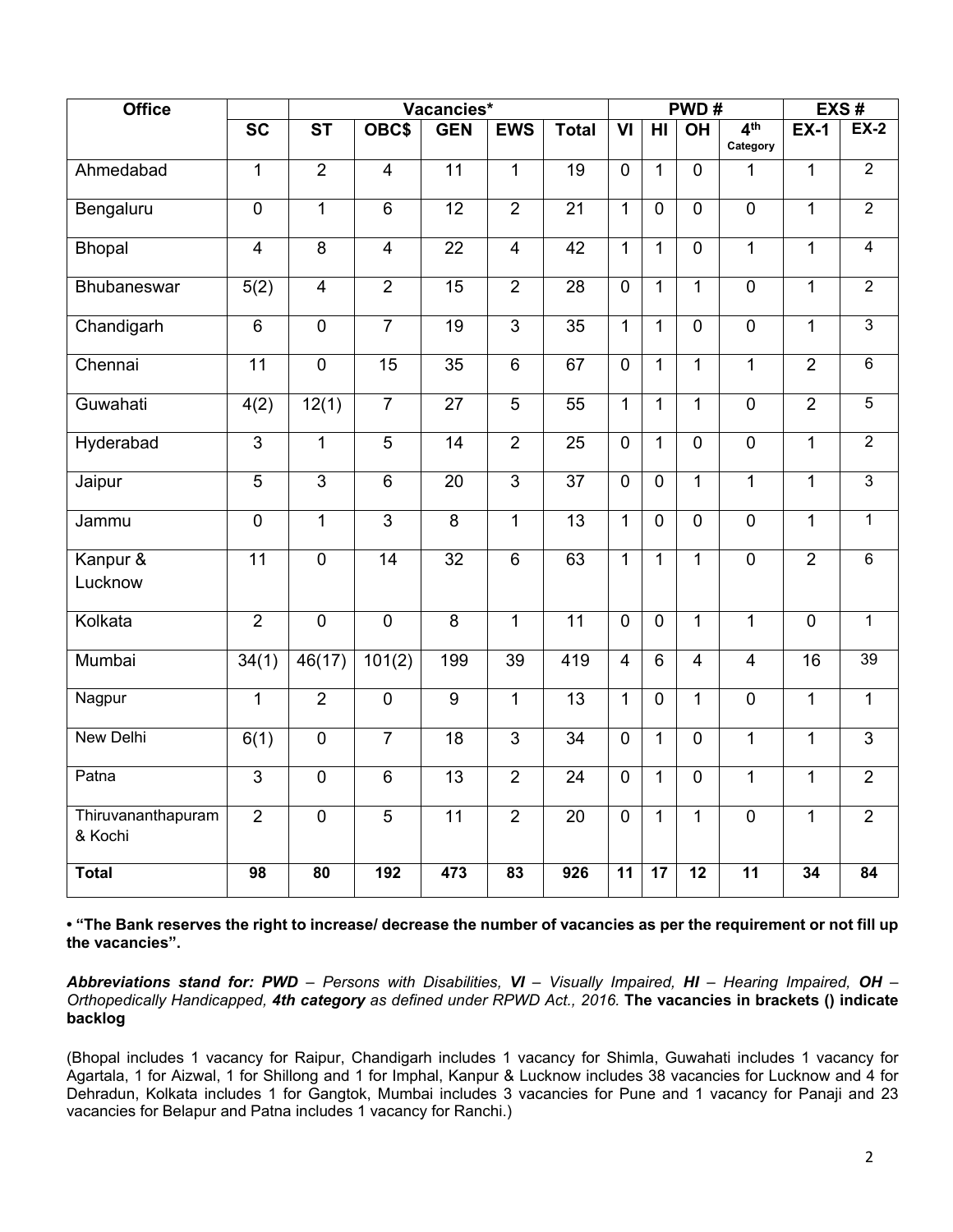**Abbreviations stand for: SC** – Scheduled Caste, **ST** – Scheduled Tribe, **OBC** – Other Backward Classes, **EWS**-Economically Weaker Section, **GEN** – General i.e. Unreserved, **PWD** – Persons with Disabilities, **VI** – Visually Impaired, **HI** – Hearing Impaired, **OH** – Orthopedically Handicapped, **EXS** – Ex-Servicemen, **EX-1** - Disabled Exservicemen/ Dependents of Ex-servicemen killed in action, **Ex-2** - Ex-servicemen (normal), *4th category as defined under RPWD Act., 2016.*

#### **Only following categories of PWD are eligible to apply for this post:**

**OH- Locomotor Disability candidates:** OA - One arm affected (Right or Left); BL – Both legs affected but not arms; OL – One leg affected (Right or Left), **HI candidates**: PD - Partially Deaf; D – Deaf, VH candidates: B - Blind; LV- Low Vision, **4th category as defined under Right of Persons with Disabilities Act. 2016 (RPWD Act. 2016).**

# Reservation for PWD/ EXS is horizontal reservation therefore candidates selected against the quota for persons with disabilities (PwD) will be placed in the appropriate category viz. SC/ST/OBC/General candidates depending upon the category to which they belong in the roster meant for reservation of SCs/STs/OBCs

### **\$ Candidates belonging to OBC category but coming in the 'Creamy Layer' are not entitled to OBC reservation.**

Reservation for Economically Weaker Section (EWS) in recruitment is governed by Office Memorandum No. 36039/1/2019-Estt (Res) dated 31.01.2019 of Department of Personnel & Training, Ministry of Personnel, Public Grievance & Pensions, Government of India.

## Disclaimer: *"EWS vacancies are tentative and subject to further directives of Government of India and outcome of any litigation. The appointment is provisional and is subject to the income & Asset certificate being verified through proper channel".*

Benefits of reservation under EWS category can be availed upon production of an "Income and Asset Certificate" issued by a Competent Authority in the format prescribed by Government of India.

#### **The reservation under various categories will be as per prevailing Government Guidelines at the time of finalization of result.**

### **2. Definition:**

#### **i) Ex-Serviceman:**

Only those candidates shall be treated as Ex-Serviceman, who fulfill the revised definition as laid down in Government of India, Ministry of Home Affairs, Department of Personnel and Administrative Reforms Notification No.36034/5/85/Estt (SCT) dated 27th October 1986 as amended from time to time.

**Disabled Ex-Serviceman:** Ex-Serviceman, who while serving in Armed Forces of the Union, was disabled in operation against the enemy or in disturbed areas, shall be treated as Disabled Ex-Serviceman.

**Dependents of Serviceman killed in Action:** Servicemen killed in the following operations would be deemed to have been killed in action attributable to Military Service (a) war (b) warlike operations or border skirmishes either with Pakistan on cease fire line or any other country (c) Fighting against armed hostiles in a counter insurgency environment viz. Nagaland, Mizoram, etc. (d) Serving with peace-keeping mission abroad (e) Laying or clearance of mines including enemy mines as also mine sweeping operation between one month before and three months after conclusion of an operation (f) Frost-bite during actual operations or during the period specified by the Government (g) Dealing with agitating Para-Military forces personnel (h) IPKF personnel killed during the operations in Sri Lanka.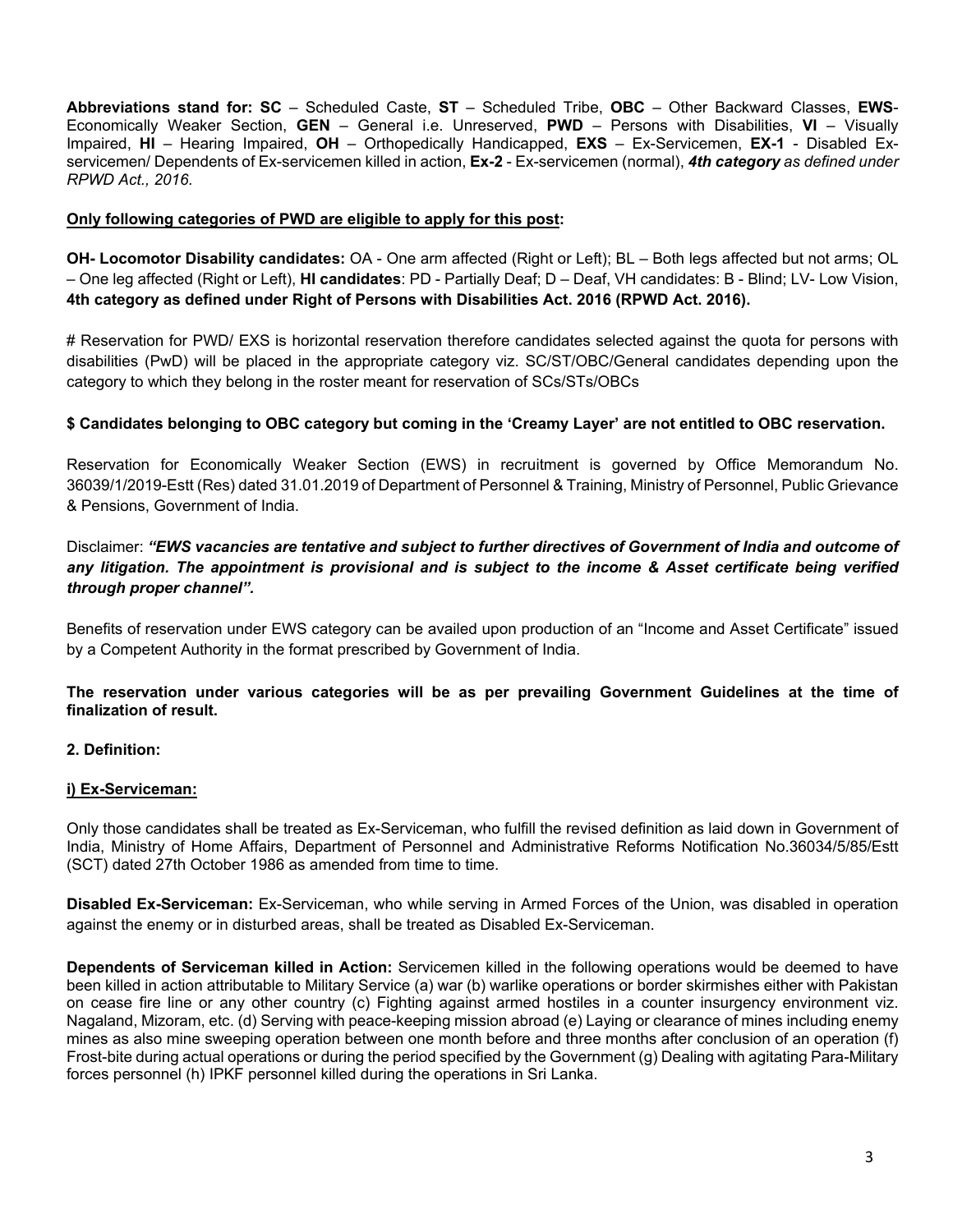#### **Note:**

1) Candidates, who are released / retired from Armed Forces, or whose **specified period of engagement (i.e. SPE)** is likely to be completed on or before **01.12.2020** only are eligible to apply under this recruitment. They will also be required to submit the release letter along with a self-declaration at the time of joining RBI that he/she is entitled to the benefits admissible to Ex-Serviceman in terms of Govt. of India rules. Those candidates, who have already completed their initial period of engagement and are on extended assignment, are required to submit certificates to that effect. If selected, all such candidates mentioned above, should get released and join RBI on or before **01.01. 2021**. Forms of the certificates to be submitted by all these candidates are provided in **[Annex I](#page-21-0)** and these certificates are required to be submitted to the Bank.

2) The Territorial Army Personnel will be treated as Ex-Serviceman **w.e.f. 15.11.1986**.

3) An Ex-Serviceman who has once joined a Government job on the civil side after availing of the benefits given to him as an Ex-Serviceman for his re-employment, **his Ex-Serviceman status for the purpose of re-employment in Government ceases.**

4) Dependents of Servicemen killed in action are eligible for reservation. 4.5% of the total vacancies are reserved for Disabled Ex-Serviceman and dependents of Servicemen killed in action, clubbed together. **First priority** in the matter of appointment will be given to the **Disabled Ex-Serviceman** and **second priority** will be given to **two dependents of Defence personnel killed in action or severely disabled** (with over 50% disability attributable to defence services). For the purpose of this concession, **the member of the family would include his widow, son, daughter or his near relations, who agree to support his family.** The relaxation in upper age and educational qualifications available to Ex-Serviceman/Disabled Ex-Serviceman will not be available to Dependents of Servicemen killed in action or severely disabled.

5) The following rules applicable to Ex-Servicemen re-employed under the Central Government would apply to Ex-Servicemen candidates appearing for the online examination:

**(i) Ex-Servicemen candidates who have already secured employment under the Central Government in Group 'C'& 'D' will be permitted the benefit of age relaxation as prescribed for Ex-Servicemen for securing another employment in a higher grade or cadre in Group 'C' / 'D' under Central Government. However, such candidates will not be eligible for the benefit of reservation on second occasion for Ex-Servicemen in Central Government jobs**.

### **3. Reservation for Persons with Disability (PWD):**

### **A. Persons with Disabilities:**

(i) Persons with Locomotor disability are those who are unable to execute distinctive activities associated with movement of self and objects resulting from affliction of musculoskeletal or nervous system or both including leprosy cured persons, persons suffering from cerebral palsy, dwarfism, muscular dystrophy and acid attack victims. The degree of disability should be **minimum 40%** in these cases.

(ii) For being considered as a hearing-impaired candidate, the candidate should fulfil either of the following conditions:

(a) Deaf means persons having **70DB** hearing loss in speech frequencies in both ears;

(b) Hard of hearing means persons having **60DB to 70DB** hearing loss in speech frequencies in both ears.

(iii) For being considered as a Visually Impaired candidate, the candidate should fulfill either of the following conditions:

(a) Total absence of sight.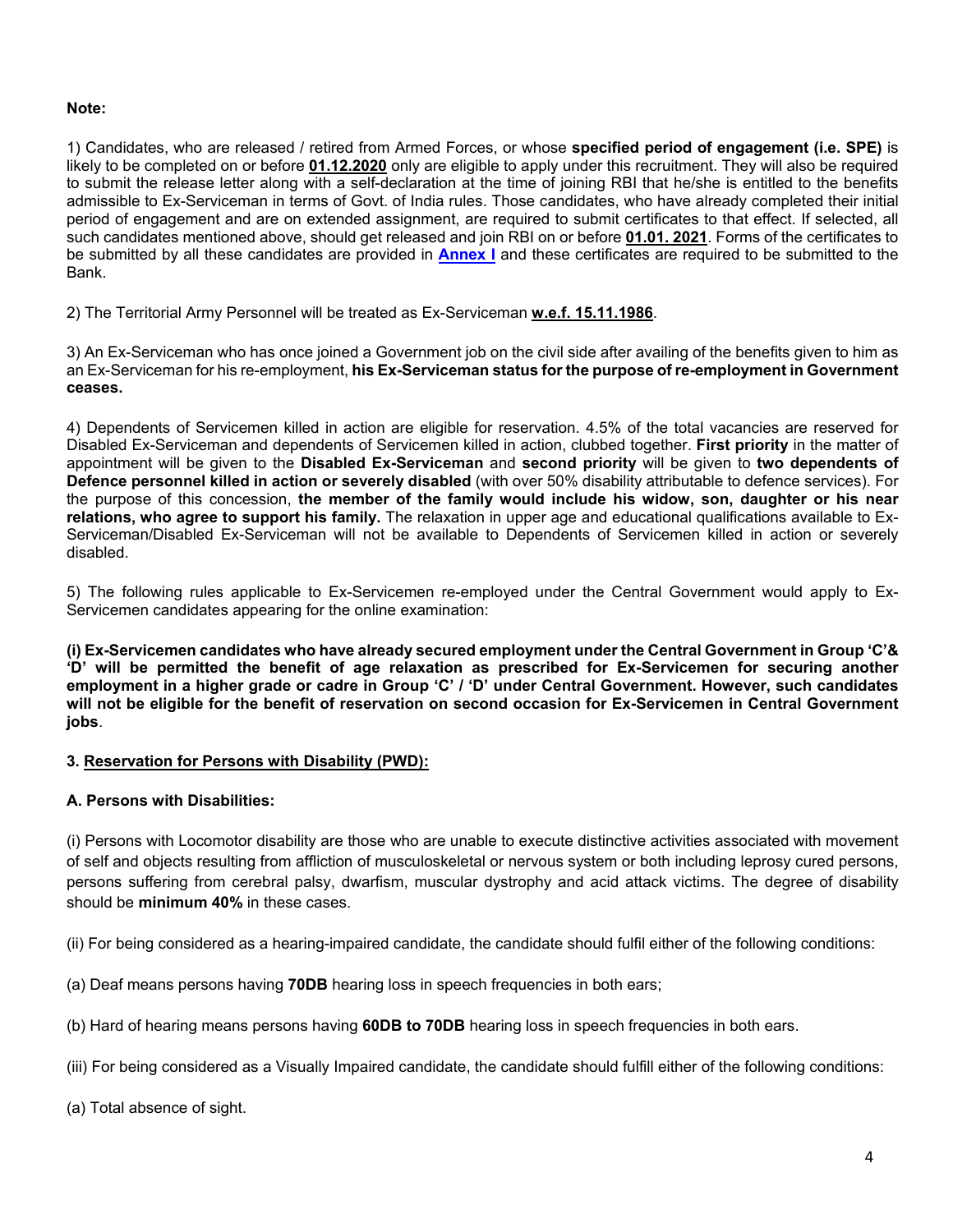(b) With visual acuity not less than **3/60 or less than 10/200 (Snellen)** in the better eye with best possible correction.

(c) With limitation of the field of vision subtending an angle of **10 degrees** or worse.

(d) Low vision means a condition where a person has visual acuity not exceeding **6/18** or less than **20/60** up to **3/60** or **up to 10/200 (Snellen)** in the better eye with best possible corrections.

(e) Limitation of the field of vision subtending an angle of less than **40 degree up to 10 degree**.

(iv) The Persons with Disability (PWD) candidates should possess a latest Certificate to this effect issued by an authorized Government of India/State Government Department/ Hospital.

(v) Candidates falling in the following categories of the disabled may apply:

**OA** - One arm affected (Right or Left) –**BL** – Both legs affected but not arms, **OL** – One leg affected (Right or Left), **PD** – Partially deaf, **D** – Deaf, **B** – Blind, **LV** – Low Vision, **4th category as defined under RPWD Act.2016**.

## **Reservation for Persons with Benchmark Disabilities**

Under section 34 of **RPWD Act.2016,** persons with benchmark disabilities are eligible for Reservation. The provisionally shortlisted candidate will have to produce disability certificate as prescribed vide **RPWD Act, 2016**, Government of India's instructions issued time to time in this regard.

### **The functional classification and physical requirements for the post of Assistant are as under:**

| <b>Categories for</b><br>which identified                                                 | <b>Functional</b><br>classification                                          | <b>Physical Requirements</b>                                                                                                                                                                        |
|-------------------------------------------------------------------------------------------|------------------------------------------------------------------------------|-----------------------------------------------------------------------------------------------------------------------------------------------------------------------------------------------------|
| Blind and low vision                                                                      | <b>Blindness</b>                                                             | Sitting, Walking, Communication, Bending, Standing, Hearing/ Speaking,<br>Lifting, Kneeling and Crouching, Manipulation by Fingers, Pushing and<br>Pulling, Read and Writing (in Braille/ software) |
|                                                                                           | Low vision                                                                   | Sitting, Walking, Reading and Writing, Communication,<br>Bending,<br>Standing, Hearing/ Speaking, Lifting, Kneeling and<br>Crouching,<br>Manipulation by Fingers, Pushing and Pulling               |
| Deaf/ Partially Deaf                                                                      | deaf / partially deaf                                                        | Sitting, Walking, Seeing, Reading and Writing, Communication, Bending,<br>Standing, Lifting, Kneeling and Crouching, Manipulation by Fingers,<br><b>Pushing and Pulling</b>                         |
| Locomotor disability<br>including<br>Cerebral<br>Palsy,<br>Leprosy<br>Dwarfism,<br>Cured, | Cerebral Palsy,<br>Leprosy Cured,<br>Dwarfism, Acid<br><b>Attack Victims</b> | Sitting, Walking, Seeing, Reading and Writing, Communication, Standing,<br>Hearing/ Speaking, Manipulation by Fingers                                                                               |
| <b>Acid Attack Victims</b>                                                                | <b>Both Legs</b>                                                             | Sitting, Seeing, Reading and Writing, Communication, Hearing/Speaking,<br><b>Manipulation by Finger</b>                                                                                             |
|                                                                                           | Muscular<br>Weakness                                                         | Sitting, Seeing, Reading and Writing, Communication, Hearing/ Speaking,<br>Manipulation by Fingers, Pushing and Pulling                                                                             |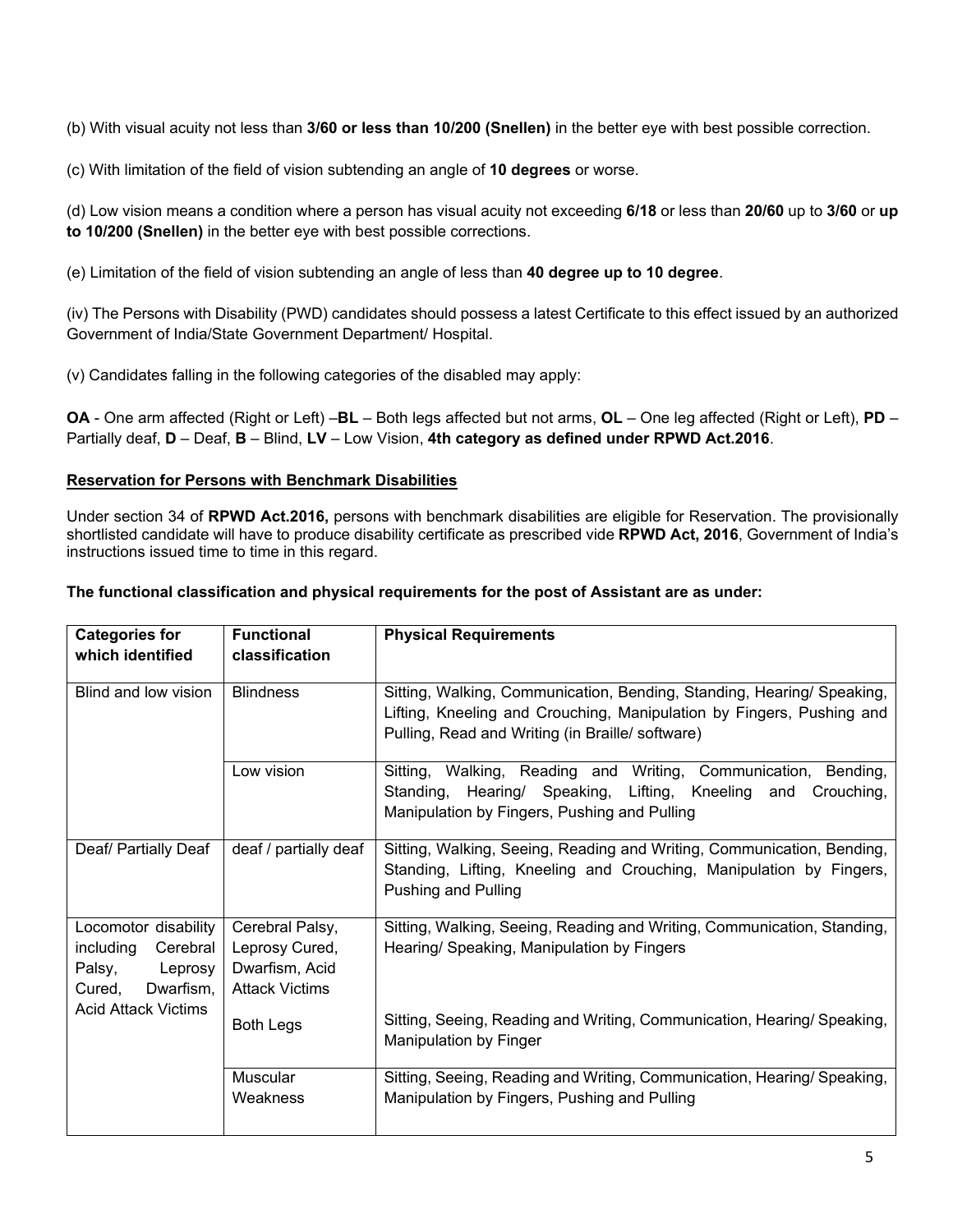| Multiple disabilities | Cerebral Palsy,       | Sitting, Walking, Communication, Bending, Standing, Lifting, Kneeling and                               |  |  |  |  |
|-----------------------|-----------------------|---------------------------------------------------------------------------------------------------------|--|--|--|--|
|                       | Leprosy Cured,        | by Fingers,<br>Pulling,<br>Crouching,<br>Manipulation<br>Pushing<br>and                                 |  |  |  |  |
|                       | Dwarfism, Acid        |                                                                                                         |  |  |  |  |
|                       | Attack Victims,       |                                                                                                         |  |  |  |  |
|                       | Dwarfism,             |                                                                                                         |  |  |  |  |
|                       |                       |                                                                                                         |  |  |  |  |
|                       | Both Legs and         | Sitting, Seeing, Reading and Writing, Communication, Hearing/Speaking,<br><b>Manipulation by Finger</b> |  |  |  |  |
|                       | (i) blind/ low vision | Reading and Writing (in Braille/ software) and Hearing/ Speaking or                                     |  |  |  |  |
|                       | or                    | Reading and Writing and Seeing- as applicable                                                           |  |  |  |  |
|                       | (ii) deaf/ partially  | Sitting, Walking, Seeing, Reading and Writing, Communication, Bending,                                  |  |  |  |  |
|                       | deaf                  | Standing, Lifting, Kneeling and Crouching, Manipulation by Fingers,<br>Pushing and Pulling              |  |  |  |  |

**Reservation for PWD is horizontal and within the overall vacancies for the post.**

## **B. GUIDELINES FOR PERSONS WITH DISABILITIES USING A SCRIBE**

The **visually impaired candidates** and **candidates whose writing speed is affected permanently for any reason can use their own scribe** at their cost during the online examination, subject to limits as in (i) and (ii) below. In all such cases where a scribe is used, the following rules will apply:

• The candidate will have to arrange his / her own scribe at his/her own cost.

• The scribe may be from any academic stream.

• Both the candidate as well as scribe will have to give a suitable undertaking along with call letter at the time of examination confirming that the scribe fulfils all the stipulated eligibility criteria for a scribe mentioned above. Further in case it later transpires that he/she did not fulfil any laid down eligibility criteria or suppressed material facts the candidature of the applicant will stand cancelled, irrespective of the result of the examination. **Proforma of undertaking is available on RBI web site**.

• The same scribe cannot be used by more than one candidate. In addition the scribe arranged by **the Candidate should not be a candidate for the examination.** If violation of the above is detected at any stage of the process, candidature of both the candidate and the scribe will be cancelled. Candidates eligible for and who wish to use the services of a scribe in the examination should invariably carefully indicate the same in the online application form. **Any subsequent request may not be favorably entertained.**

• Only candidates registered for **compensatory time** will be allowed such concessions since **compensatory time** given to candidates shall be system based, it shall not be possible for the test conducting agency to allow such time if he / she is not registered for the same. Candidates not registered for compensatory time shall not be allowed such concessions. •The candidate should opt for **using scribe**/**compensatory time** only if they are eligible for availing these services/concessions as per the rules and guidelines of Government of India under **RPWD Act, 2016** in this regard.

• The above guidelines are subject to change in terms of GOI guidelines/clarifications, if any, from time to time. Candidates while indicating **Scribe**/**Compensatory Time** must ensure that they are eligible to avail such facility/concession as per the GOI guidelines/clarifications in this regard.

### **Guidelines for candidates**

(i) with OH-locomotor disability and cerebral palsy: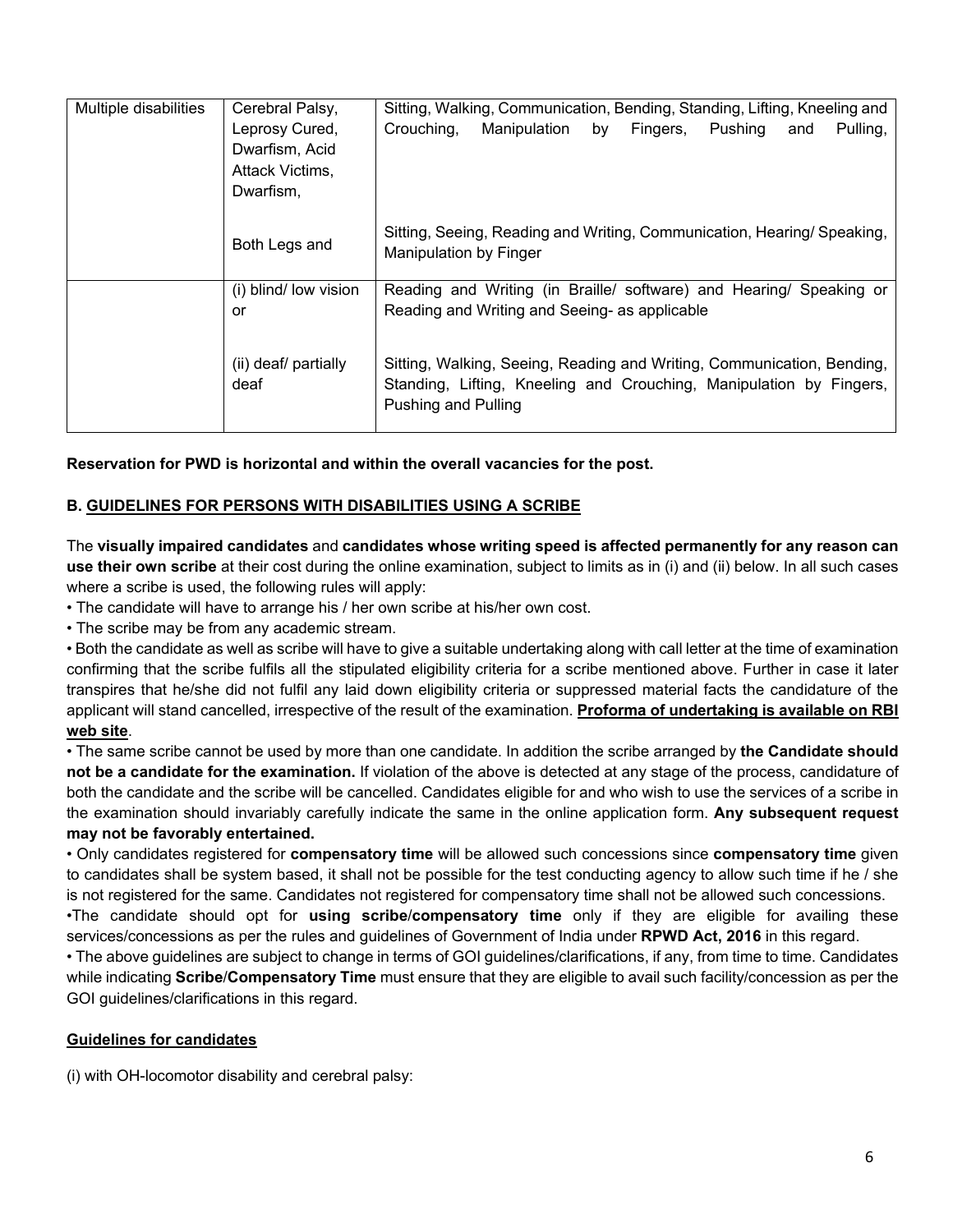**A compensatory** time of **twenty minutes per hour** shall be permitted for the candidates with OH-locomotor disability and cerebral palsy and PWD candidates as defined under **RPWD Act. 2016**, where dominant (writing) extremity is affected to the extent of slowing the performance of function **(minimum of 40% impairment).**

(ii) Visually Impaired candidates:

• Visually Impaired candidates (who suffer from not less than 40% of disability) may opt to view the contents of the test in magnified font and all such candidates will be eligible for **compensatory time** of **20 minutes for every hour** of examination.

• The facility of viewing the contents of the test in magnifying font will not be available to Visually Impaired candidates who use the services of a Scribe for the examination.

The scribe will be allowed to be used as per the guidelines issued vide **Office Memorandum F.No.16-110/2003-DDIII dated February 26, 2013** of Government of India, Ministry of Social Justice and Empowerment, Department of Disability Affairs, New Delhi.

(iii) The candidates as defined under **Section 34 (1) (d) & (e) of RPWD Act., 2016** will have to indicate while applying online, whether he/she need scribe or otherwise.

**The above guidelines are subject to change in terms of GOI guidelines/ clarifications, if any, from time to time**.

## **4. Eligibility Criteria:**

### **(a) Age (as on 01.12.2019)**

Between 20 and 28 years. Candidates must have been born not earlier than **02/12/1991 and not later than 01/12/1999** (both days including) are only eligible to apply.

### **Relaxation in the Upper Age Limit:**

Upper age limit will be relaxed as under:

| Sr. No | Category                                                                                                                      | <b>Relaxation in Age</b>                                                                                                             |
|--------|-------------------------------------------------------------------------------------------------------------------------------|--------------------------------------------------------------------------------------------------------------------------------------|
| (i)    | Scheduled Caste / Scheduled Tribe (SC / ST)                                                                                   | By 5 years, i.e. up to 33 years                                                                                                      |
| (ii)   | Other Backward Classes (OBC)                                                                                                  | By 3 years, i.e. up to 31 years                                                                                                      |
| (iii)  | Persons with Disabilities (PWD)                                                                                               | By 10 years (GEN/EWS), 13 years (OBC) & 15 years<br>(SC/ST)                                                                          |
| (iv)   | Ex-Servicemen                                                                                                                 | To the extent of service rendered by them in Armed<br>Forces plus an additional period of 3 years subject to<br>maximum of 50 years. |
| (v)    | Widows/divorced women/ women judicially<br>separated who are not re-married                                                   | By 10 years                                                                                                                          |
| (vi)   | Candidates domiciled in the state of Jammu<br>and Kashmir during the period from 1st<br>January, 1980 to 31st December, 1989. | By 5 years                                                                                                                           |
| (vii)  | Candidates having work experience in<br>Reserve Bank of India                                                                 | To the extent of number of years of such experience,<br>subject to maximum of 3 years.                                               |

#### **NOTE: Cumulative Age Relaxation will not be available either under the above items or in combination with any other items.**

### **Caste Criteria:**

i. Candidate's seeking reservation as SC/ST/OBC, shall have to produce a certificate in the prescribed proforma ONLY, meant for appointment to posts under the Government of India from the designated authority indicating clearly the candidate's caste, the Act/Order under which the caste is recognised as SC/ST/OBC and the Village/Town the candidate is ordinarily a resident of. They must also ensure that the name of their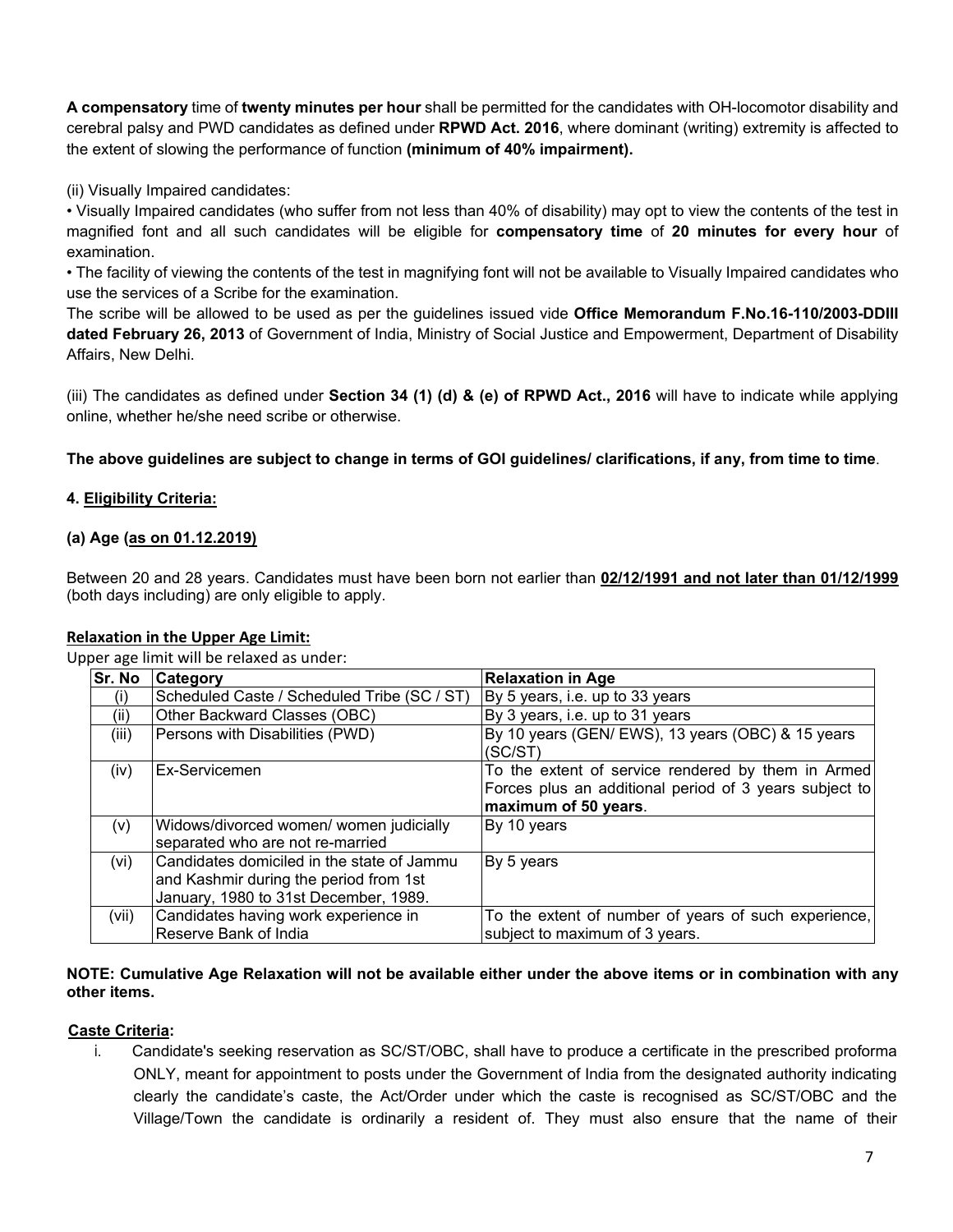caste/community and its spelling in their caste/community certificate should be exactly as mentioned in the lists notified by the central government from time to time (for **OBC category** list of castes recognized by the Government of India as OBC castes in the central list is available on the site **[http://www.ncbc.nic.in](https://www.ncbc.nic.in/)**, **for ST category** the list of caste for each state is available on the site **[http://www.ncst.nic.in](https://www.ncst.nic.in/)** and for **SC category** the list of castes for each state is available on the site **[http://www.socialjustice.nic.in](http://www.socialjustice.nic.in/)**). A certificate containing any variation in the caste name will not be accepted. Further the OBC certificate should also clearly indicate that the candidate **does not belong to creamy layer** as defined by the Government of India for applying to posts and services under the Central Government.

- ii. The OBC claim of a candidate will be determined in relation to the State (or part of the State) to which his/her father originally belongs. **A candidate who has migrated from one State (or part of the State) to another should, therefore, produce an OBC certificate which should have been issued to him/her based on his/her father's OBC certificate from the State to which his/her (father) originally belongs**.
- iii. No change in the community status already indicated in the on-line application by a candidate for this examination will be allowed.

Candidates seeking age relaxation are required to submit copies of necessary certificate(s) **at the time of document verification.**

#### **Guidelines for Reserved Category Candidates:**

a) **Reservation for Persons with Benchmark Disability (PWBD) shall be applied @4% of total vacancies, horizontally, within the overall Office-wise vacancies earmarked for various categories viz., UR, SC, ST & OBC as per the RPWD Act, 2016.**

b) **Reservation for EXS shall be applied @14.5% of total vacancies, which shall include reservation of 4.5% for disabled Ex-Servicemen and dependents of Servicemen killed in action, clubbed together, horizontally, within overall Office-wise vacancies earmarked for various categories viz., UR, SC, ST & OBC.** 

c) Reserved category candidates belonging to SC/ST/OBC (Non-Creamy Layer) may apply against unreserved vacancies if vacancies have not been reserved for their category in their state. However, they must fulfil the eligibility criteria for age and educational qualification at par with unreserved candidates. **They will, however, be eligible for fee concession, wherever, applicable.** 

d) Candidates belonging to OBC category but coming in the 'Creamy Layer' are not entitled to OBC reservation. They should indicate their category as '**General' (UR).**

e) OBC applicants, availing reservation benefit will have to produce OBC certificate issued after **30 June 2019** with Noncreamy layer clause as per Govt. of India guidelines.

f) The reservation under various categories will be as per prevailing Government of India guidelines at the time of finalization of result.

### **(b) Educational Qualifications (as on 01.12.2019):**

i) At least a Bachelor's Degree in any discipline with a minimum of **50% marks** (**pass class for SC/ST/PWD candidates**) in the aggregate and the knowledge of word processing on PC.

ii) A candidate belonging to Ex-servicemen category (except dependents of ex-servicemen) should either be a graduate from a recognized University or should have passed the matriculation or its equivalent examination of the Armed Forces and rendered at least 15 years of defence service.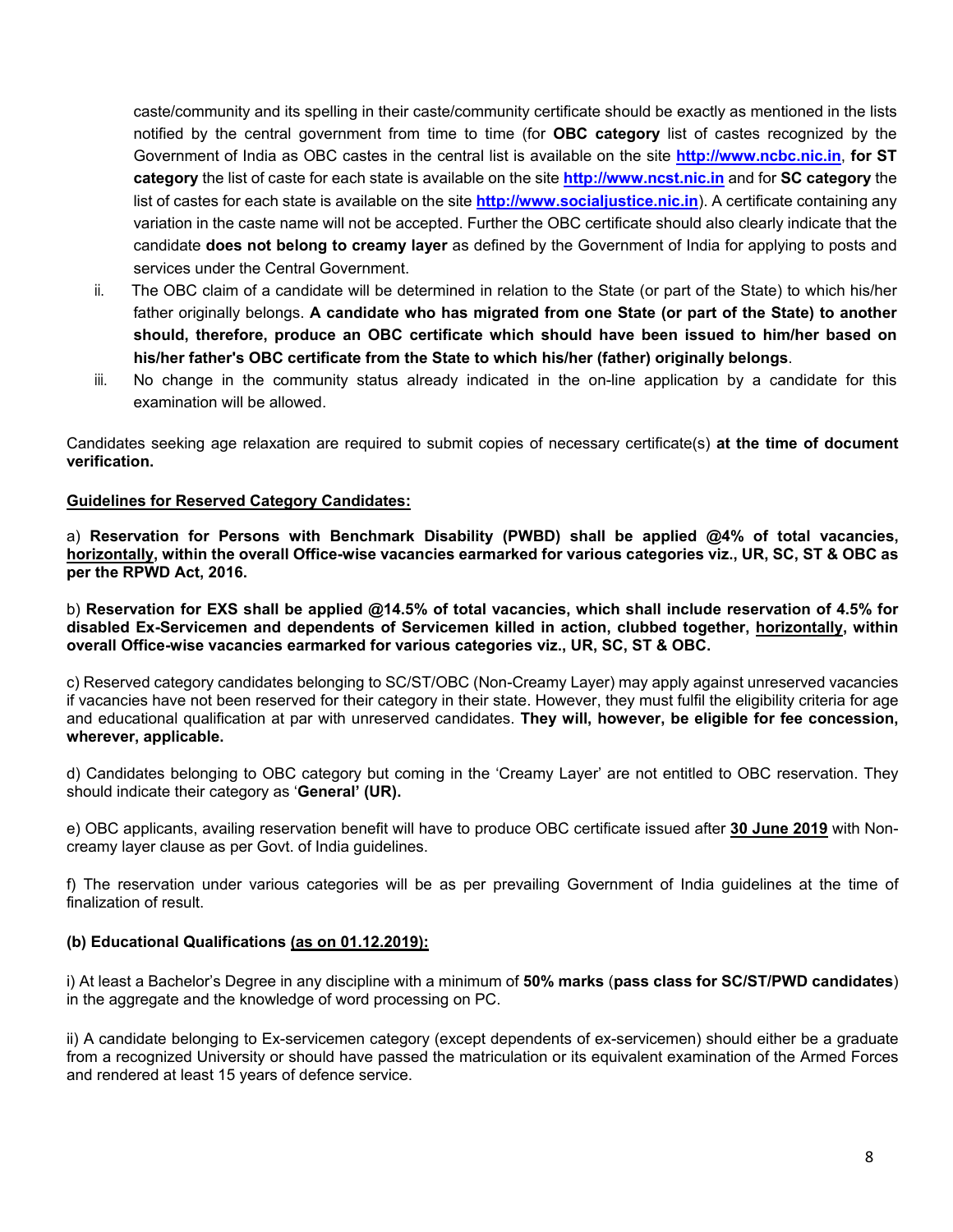iii) Candidates applying for post in a particular recruiting office should be proficient in the language (i.e. know to read, write, speak and understand the language) of the state/ any of the states falling under the recruiting office.

#### **Note:**

(1) The date of passing eligibility will be the date appearing on the mark sheet or provisional certificate issued by the University/ Institute. In case the result of a particular examination is posted on the website of the University/ Institute, a certificate issued by the appropriate authority of the University/ Institute indicating the date on which the result was posted on the website will be taken as the date of passing.

(2) Candidate should indicate the percentage obtained in Graduation calculated to the nearest two decimals in the online application. Where CGPA/OGPA is awarded, the same should be converted into percentage and indicated in online application. If called for document verification, the candidate will have to produce a certificate issued by the appropriate authority inter alia stating the norms of the University regarding conversion of grade into percentage and the percentage of marks by the candidates in terms of norms.

(3) Calculation of Percentage: The percentage marks shall be arrived at by dividing the total marks obtained by the candidate in all the subjects in all the semester(s)/year(s) by aggregating maximum marks in all the subjects irrespective of honors / optional / additional optional subject, if any. This will be applicable for those Universities also where Class/Grade is decided on the basis of Honors marks only. The fraction of percentage so arrived will be ignored i.e. **49.99% will be treated as less than 50%.**

#### **(c) Scheme of Selection:**

| Sr.<br>No. | <b>Name of Tests</b><br>(Objective) | No. of<br><b>Questions</b> | <b>Maximum</b><br><b>Marks</b> | <b>Total Time</b> |
|------------|-------------------------------------|----------------------------|--------------------------------|-------------------|
|            | English Language                    | 30                         | 30                             | 20 minutes        |
|            | <b>Numerical Ability</b>            | 35                         | -35                            | 20 minutes        |
| 3          | <b>Reasoning Ability</b>            | 35                         | -35                            | 20 minutes        |
| Total      |                                     | 100                        | 100                            | 60 minutes        |

#### **I. Preliminary Examination (Multiple Choice):**

### **II. Main Examination (Multiple Choice):**

| Sr. No. | <b>Name of Tests (Objective)</b>  | <b>No of Questions</b> | <b>Maximum Marks</b> | <b>Duration</b> |
|---------|-----------------------------------|------------------------|----------------------|-----------------|
|         | <b>Test of Reasoning</b>          | 40                     | 40                   | 30 minutes      |
|         | Test of English Language          | 40                     | 40                   | 30 minutes      |
| 3       | <b>Test of Numerical Ability</b>  | 40                     | 40                   | 30 minutes      |
|         | <b>Test of General Awareness</b>  | 40                     | 40                   | 25 minutes      |
| 5       | <b>Test of Computer Knowledge</b> | 40                     | 40                   | 20 minutes      |
|         | <b>Total</b>                      | 200                    | 200                  | 135 minutes     |

**III. Language Proficiency Test (LPT) -** The candidates provisionally shortlisted from the main on-line examination will have to undergo a language proficiency test (LPT). The language proficiency test will be conducted in the Official / Local Language of the State concerned **as detailed below). Candidate not proficient in the Official / Local Language shall be disqualified.**

**The Office wise local language/s is/are as follows:** 

• Ahmedabad – Gujarati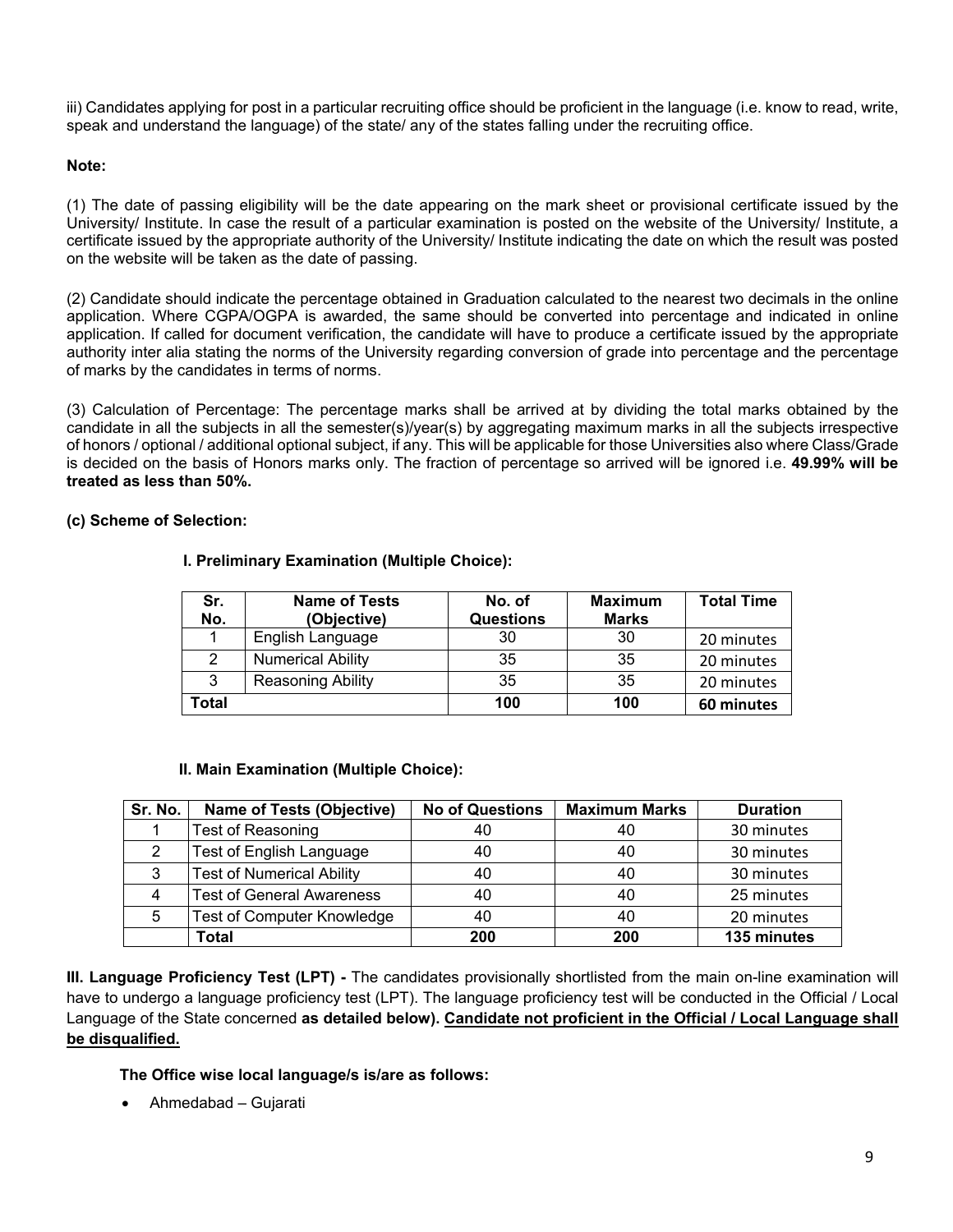- Bengaluru Kannada
- Bhopal Hindi
- Bhubaneswar Oriya
- Chandigarh Punjabi / Hindi
- Chennai Tamil
- Guwahati Assamese / Bengali / Khasi / Manipuri / Bodo / Mizo
- Hyderabad Telugu
- Jaipur Hindi
- Jammu Urdu / Hindi / Kashmiri
- Kanpur & Lucknow Hindi
- Kolkata Bengali / Nepali
- Mumbai Marathi / Konkani
- Nagpur Marathi / Hindi
- New Delhi Hindi
- Patna Hindi / Maithili
- Thiruvananthapuram Malayalam

i) The above online test/s except the Test of English Language will be available bilingually, i.e. English and Hindi.

ii) Candidates will have to pass in each of the objective tests of the online examinations

iii) A candidate has to qualify in Preliminary Examination for appearing in Main Examination**.** 

iv) There will be negative marks for wrong answers in the Objective tests (Preliminary and Main examination).1/4th marks will be deducted for each wrong answer.

v) Other detailed information regarding the examination will be given in an Information Handout, which will be made available for the candidates to download along with the **call letter for examination from the RBI's website**.

vi) Roll No. of the candidates successful in preliminary online examination will be made available on RBI's website in **February/March 2020.** The Roll No. of candidates successful in main online examination will be made available on RBI's website and a brief notice thereof will be published on the Bank's website in **March/April 2020.** The successful candidates from the main on-line examination will be intimated on Bank's website for submission of requisite documents to the Regional Office, within a period of fifteen days and no email/ sms in this regard will be sent to them.

vii) Only such number of candidates will be called for Language Proficiency Test who stand sufficiently high in merit based on the aggregate marks of the main on-line examination, Such merit will be decided by the Bank in relation to the number of notified vacancies to be filled in.

viii) LPT is mandatory. No exemption of any sort will be given to any candidate from appearing in LPT, which will be conducted at respective Offices of the Bank. Final Selection will depend, on the performance in online test, qualifying in LPT, Medical fitness, verification of certificates, Biometric Data, etc. to the Bank's satisfaction. Decision of the Bank in this regard, shall be final. Biometric verification and LPT are qualifying in nature and **the final selection will only be based on performance in main on-line examination**.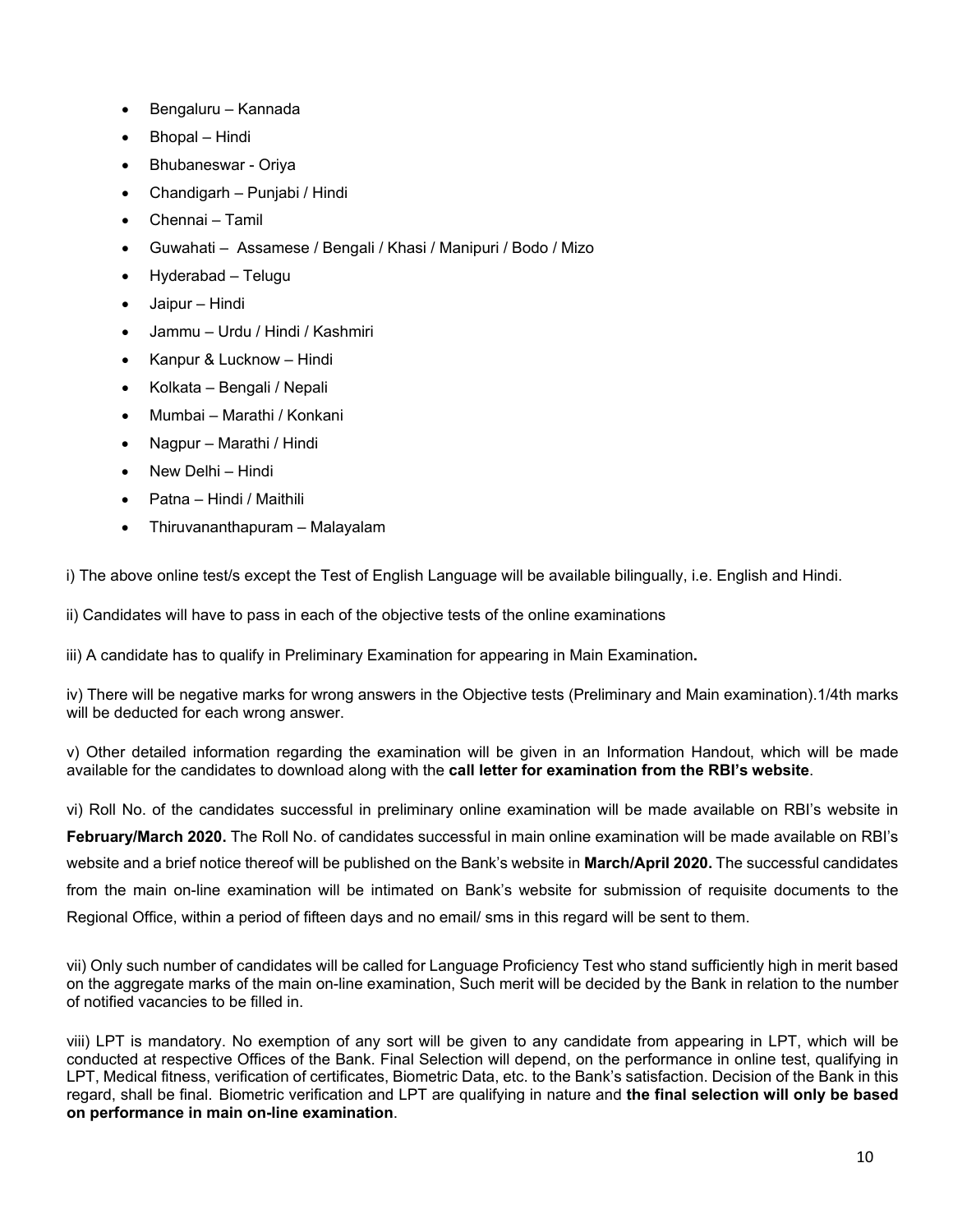ix) Appointment of selected candidate will be subject his/her being declared medically fit as per the rules of the Bank.

## x) **BIOMETRIC DATA- Capturing and Verification**

The candidate appearing for main on-line examination will be required to provide biometric data. The biometric data will be captured at the time of entry in to the examination hall and stored in the repository as a registered data. Subsequently, at the time of exit from the examination hall, biometric data captured and verified with the registered biometric data, captured at the time of entry. Further, Biometric verification will also be conducted at the time of document verification and may also be carried out at any of the stage, as Bank may dim fit. In the event of mismatched of verification of biometric data, the candidature of the candidate will be treated as cancelled and he/she will not be considered for selection process. The biometric data will be captured from the left hand thumb, if it is damaged/ injured, the candidate shall immediately before registration of biometric process, notify in writing to the examination conducting body and avail of any of the following alternative mode of biometric capturing & verification :

- a) Biometric of toes or
- b) Biometric of other fingers.

If the candidate fails to notify in writing about the damaged/ injured to the thumb at the time of registration biometric data, he/ she will be fully responsible for subsequent mismatch on account of any of the said deformities and his/her candidature will be liable to be cancelled and no communication/ correspondence in this regard will be entertained by the Bank.

#### **In case of mismatch of biometric data, signature verification and matching of photographs taken during the online examination will be considered for ascertaining the identity of the candidate.**

Decision of the Biometric data verification authority with regard to its status (matched or unmatched) shall be final and binding upon the candidates.

### **Service Conditions / Career Prospects:**

### **(i) Pay Scale:**

Assistants will draw a starting basic pay of ₹ 14,650/- per month (i.e. ₹ 13,150/- plus two advance increments admissible to Graduates) in the scale of ₹ 13150 – 750(3) – 15400 – 900(4) – 19000 – 1200(6) – 26200 – 1300(2) – 28800 –1480(3) – 33240 – 1750(1) – 34990 (20 years) and other allowances, viz. Dearness Allowance, House Rent Allowance, City Compensatory Allowance, Transport Allowance etc., as admissible from time to time. At present, initial monthly Gross emoluments for Assistants approximately ₹ 36091/-.

\* House Rent Allowance will not be paid to the employee, if Bank's accommodation is provided and license fee will be recovered from her/him @ 0.3% of pay at the starting stage of the pay scale of Class III.

### **(ii) Perquisites:**

Bank's accommodation subject to availability, reimbursement of expenses for maintenance of vehicle for official purpose, Newspaper, Brief case, Book Grant, Allowance for furnishing of residence, etc. as per eligibility. Dispensary facility besides reimbursement of medical expenses for OPD treatment/hospitalization as per eligibility; Interest free Festival Advance, Leave Fare Concession (once in two years for self, spouse and eligible dependents). Loans and Advances at concessional rates of interest for Housing, Car, Education, Consumer Articles, Personal Computer, etc. will be available to regular employees who will put in at least two years of service. The recruits will be governed by the Defined Contribution New Pension Scheme, in addition to the benefit of Gratuity.

(iii) There are reasonable prospects for promotion to higher grades.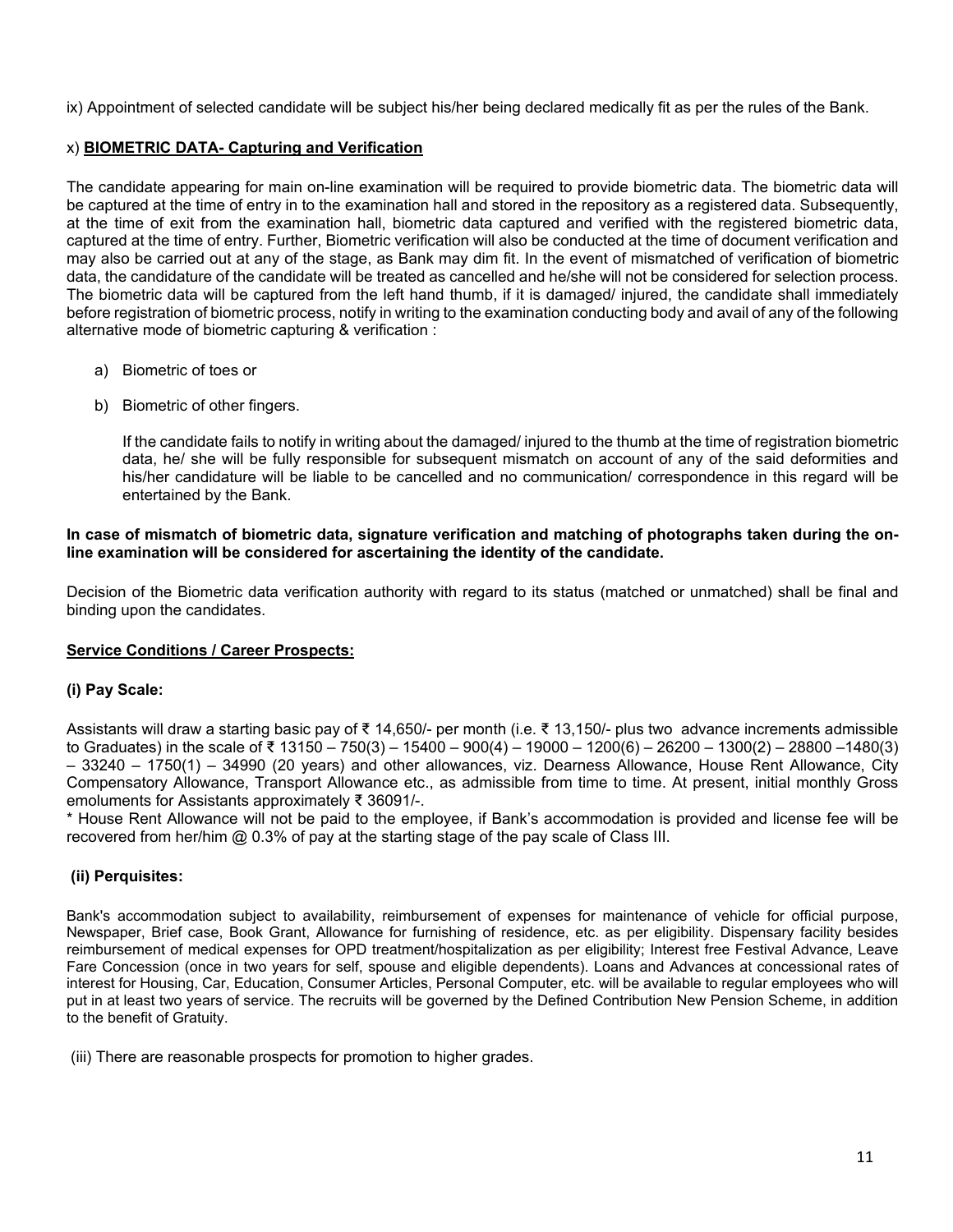(iv) Selected candidates will be initially posted in RBI's office within the Recruitment Zone for which they had applied. However, they are liable to be transferred in administrative exigencies to centres grouped and classified into West, South, North and East Zone offices as under:

## **(a) West Zone:**

Ahmedabad, Bhopal (including Raipur), Mumbai (including Belapur, Pune and Panaji), Nagpur.

## **(b) South Zone:**

Bengaluru, Chennai, Hyderabad, and Thiruvananthapuram (including Kochi).

## **(c) North Zone:**

Chandigarh (including Shimla), Jaipur, Jammu / Srinagar, Kanpur, (including Lucknow & Dehradun), New Delhi.

**(d) East Zone:** Bhubaneswar, Guwahati (including all North Eastern states excluding Gangtok), Kolkata (including Gangtok), Patna (including Ranchi)

## **General Instructions to Candidates regarding submission of on-line application etc.**

## **A - Guidelines for Pre-examination Training for SC/ST/OBC/PWD candidates**

RBI may arrange combined pre-examination training at certain centres for a limited number of SC/ST/OBC/PWD candidates in consonance with the guidelines issued by Government of India. Candidates belonging to the above categories, who desire to avail themselves of such training may write to **the Regional Office of the Reserve Bank of India to whom the candidate is applying**. List of training centres given below is indicative. Candidates opting for pre-examination training will be intimated about the training by the Regional Office. All expenses regarding travelling, boarding, lodging etc. will be borne by the candidates for attending the Pre-Examination Training program me at the concerned Pre-Examination Training Centre. Depending upon the response and administrative feasibility the right to cancel any of the pre-examination training centres and/ or add some other Centres and/ or make alternative arrangements is reserved. **[Format of the Application form for pre](http://rbidocs.rbi.org.in/rdocs/content/pdfs/PRERECR160714.pdf)[examination training is available on the RBI website](http://rbidocs.rbi.org.in/rdocs/content/pdfs/PRERECR160714.pdf)**.

### **Addresses of the Offices**

| Reserve Bank of India    | Reserve Bank of India   | Reserve Bank of India | Reserve Bank of India                        |
|--------------------------|-------------------------|-----------------------|----------------------------------------------|
| Ashram Road,             | 10/3/08, Nrupatunga     | Hoshangabad Road,     | Pt. Jawaharlal Nehru Marg,                   |
| Ahmedabad - 380014.      | Road,                   | Bhopal - 462 011.     | Bhubaneswar - 751 001.                       |
| rdahmedabad@rbi.org.in   | Bengaluru - 560 001     | rdbhopal@rbi.org.in   | rdbhubaneswar@rbi.org.in                     |
|                          | rdbengaluru@rbi.org.in  |                       |                                              |
| Reserve Bank of India    | Reserve Bank of India   | Reserve Bank of India | Reserve Bank of India                        |
| Central Vista, Opp.      | Fort Glacis, 16, Rajaji | Station Road,         | 6-1-56, Secretariat Road,                    |
| Telephone Bhawan, Sector | Salai,                  | Panbazar,             | Saifabad,                                    |
| 17,                      | Chennai - 600 001       | Guwahati - 781001.    | Hyderabad - 500 004.                         |
| Chandigarh - 160 017.    | rdchennai@rbi.org.in    |                       | rdguwahati@rbi.org.in rdhyderabad@rbi.org.in |
| rdchandigarh@rbi.org.in  |                         |                       |                                              |
| Reserve Bank of India    | Reserve Bank of India,  | Reserve Bank of India | Reserve Bank of India                        |
| Rail Head Complex,       | Rambagh Circle,         | Mahatma Gandhi        | 15, N.S. Road,                               |
| Jammu - 180 012.         |                         |                       | Kolkata - 700 001.                           |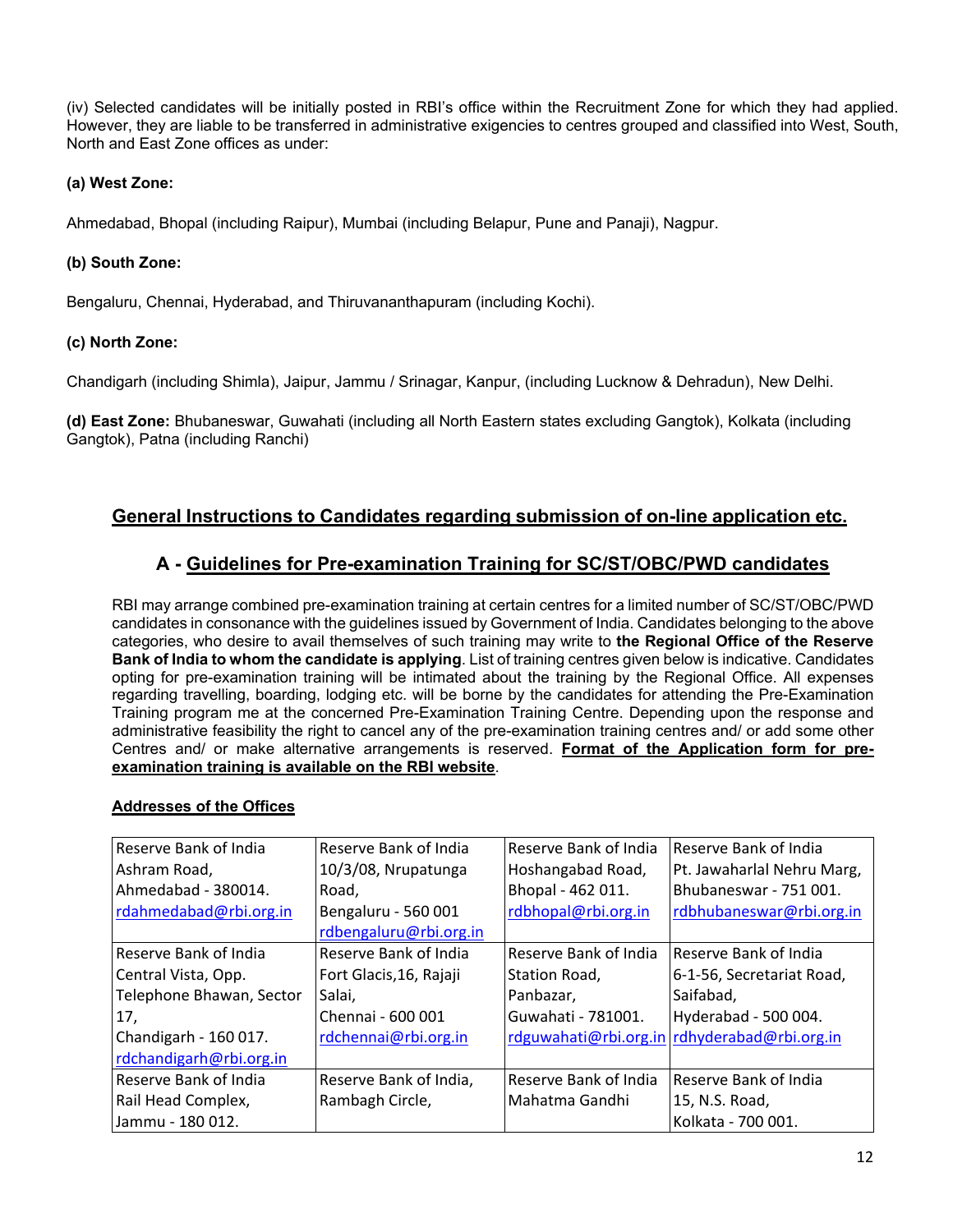| rdjammu@rbi.org.in                                                                                    | Tonk Road,                  | Road,                 | rdkolkata@rbi.org.in  |  |
|-------------------------------------------------------------------------------------------------------|-----------------------------|-----------------------|-----------------------|--|
|                                                                                                       | Jaipur - 302 052.           | Kanpur - 208001.      |                       |  |
|                                                                                                       | rdjaipur@rbi.org.in         | rdkanpur@rbi.org.in   |                       |  |
| Reserve Bank of India                                                                                 | Reserve Bank of India       | Reserve Bank of India | Reserve Bank of India |  |
| Main Building, Shahid                                                                                 | Main Office Building,       | South Gandhi          | 6, Sansad Marg,       |  |
| Bhagat                                                                                                | Dr. Raghavendra Rao         | Maidan,               | New Delhi - 110 001.  |  |
| Singh Road,                                                                                           | Road, Civil Lines, Nagpur - | Patna - 800 001.      | rdnewdelhi@rbi.org.in |  |
| Mumbai - 400 001.                                                                                     | 440 001.                    | rdpatna@rbi.org.in    |                       |  |
| rdmumbai@rbi.org.in                                                                                   | rdnagpur@rbi.org.in         |                       |                       |  |
| Reserve Bank of India, Bakery Junction, Thiruvananthapuram - 695 033. rdthiruvananthapuram@rbi.org.in |                             |                       |                       |  |

# **B- Examination Centres**

(i) The examination (preliminary as well as main) will be conducted online in venues across many centres in India. The tentative list of Examination centres is available as indicated below**.**

(ii) RBI however, reserves the right to cancel any of the Examination Centres (preliminary as well as main) and/ or add some other Centres, depending upon the response, administrative feasibility, etc.

(iii) The candidate/s have to select the exam centre corresponding to the office he/she has applied for. However, RBI also reserves the right to allot the candidate to any centre other than the one he/she has opted for and a **candidate may be allocated a centre of exam** (**preliminary as well as main) outside the State/UT for which vacancies he/she is applying.**

(iv) Candidate will appear for the examination (preliminary as well as main) at an Examination Centre at his/ her own risks and expenses and RBI will not be responsible for any injury or losses etc. of any nature.

(v) No request for change of centre for Examination (preliminary as well as main) shall be entertained.

| Sr. No.           | State/UT/NCR             | <b>Preliminary Examination Centre</b>                      | <b>Main Examination Centre</b>     |
|-------------------|--------------------------|------------------------------------------------------------|------------------------------------|
| 1.                | Andaman & Nicobar        | Port Blair                                                 | Port Blair                         |
|                   |                          | Chirala, Guntur, Hyderabad, Kakinada, Kurnool, Nellore,    | Kakinada, Kurnool, Rajahmundry,    |
| $\overline{2}$    | <b>Andhra Pradesh</b>    | Rajahmundry, Tirupati, Vijayawada, Vishakhapatnam,         | Tirupati, Vijayawada,              |
|                   |                          | Vizianagaram                                               | Vishakhapatnam, Vizianagaram       |
| 3                 | <b>Arunachal Pradesh</b> | Naharlagun                                                 | Naharlagun                         |
| 4                 | Assam                    | Dibrugarh, Guwahati, Jorhat, Silchar, Tezpur               | Guwahati                           |
| <b>Bihar</b><br>5 |                          | Aurangabad,<br>Bhagalpur,<br>Darbhanga,<br>Arrah,<br>Gaya, | Darbhanga, , Muzzafarpur, Patna    |
|                   |                          | Muzzafarpur, Patna, Purnea,                                |                                    |
| 6                 | Chandigarh               | Chandigarh-Mohali                                          | Chandigarh-Mohali                  |
| 7                 | Chattisgarh              | Bhilai, Bilaspur, Raipur                                   | Bhilai, Raipur                     |
| 8                 | <b>Delhi</b>             | Delhi, Faridabad, Ghaziabad, Greater Noida, Gurgaon        | Delhi NCR                          |
| 9                 | Goa                      | Panaji                                                     | Panaji                             |
| 10                | Gujarat                  | Ahmedabad - Gandhinagar, Anand,<br>Mehsana, Rajkot,        | Rajkot,<br>Ahmedabad, Gandhinagar, |
|                   |                          | Surat, Vadodara                                            | Surat, Vadodara                    |
| 11                | Haryana                  | Ambala, Hissar, Karnal, Kurukshetra, Yamuna Nagar          | Hissar, Karnal, Kurukshetra        |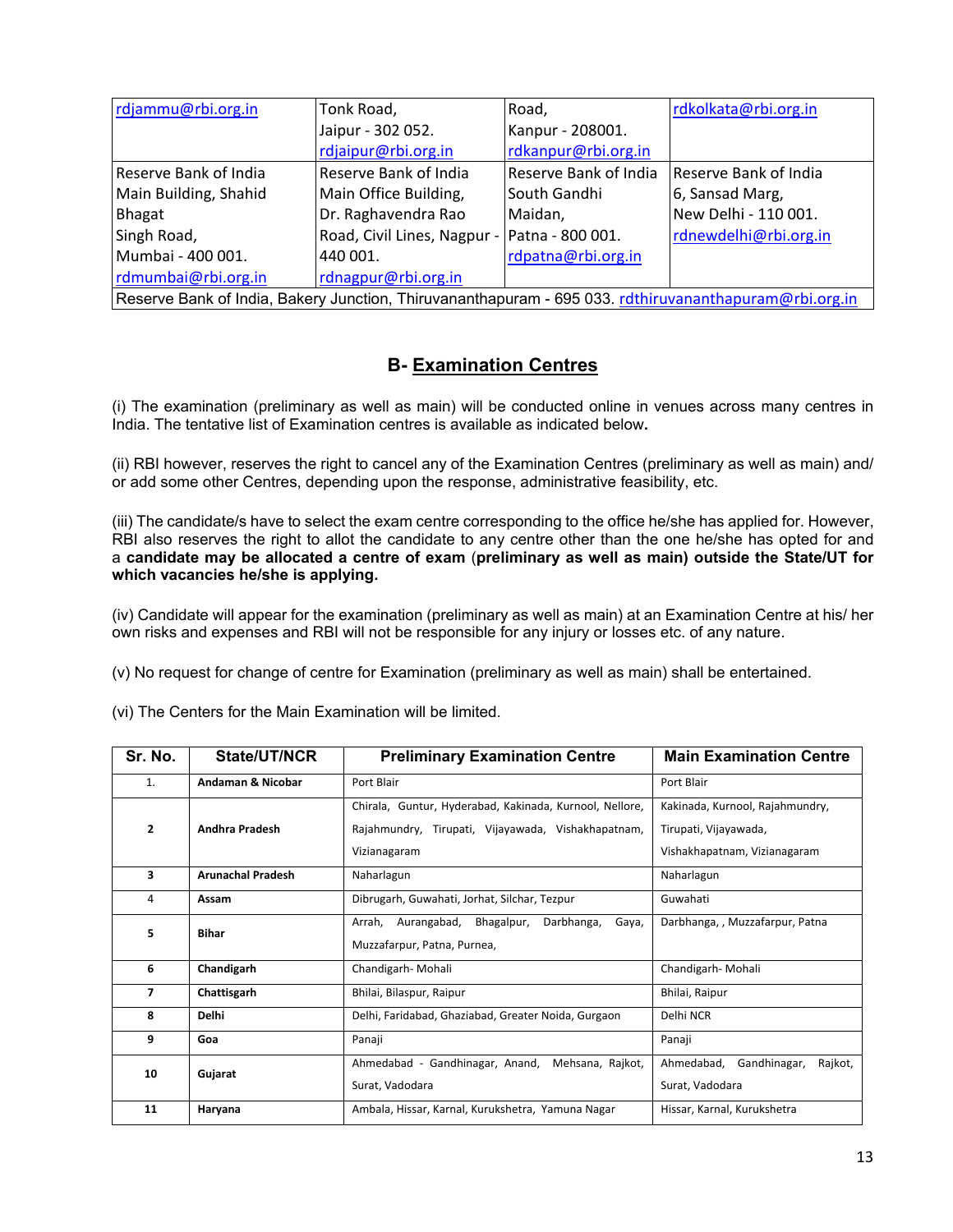| 12 | <b>Himachal Pradesh</b> | Bilaspur, Hamirpur, Kangra, Mandi, Shimla, Solan, Una      | Hamirpur                                |
|----|-------------------------|------------------------------------------------------------|-----------------------------------------|
| 13 | Jammu & Kashmir         | Jammu, Samba                                               | Jammu                                   |
| 14 | Jharkhand               | Bokaro, Dhanbad, Hazaribagh, Jamshedpur, Ranchi            | Dhanbad, Jamshedpur, Ranchi             |
| 15 | Karnataka               | Belagavi, Bengaluru, Kalaburgi, Hubli, Mangaluru, Mysuru,  | Bengaluru,<br>Hubli,<br>Mysuru,         |
|    |                         | Shivamogga, Udipi                                          | Shivamogga, Udipi                       |
| 16 | Kerala                  | Kochi,<br>Kollam,<br>Kottayam,<br>Kozhikode,<br>Kannur,    | Kochi, Kollam, Kottayam, Kozhikode      |
|    |                         | Malappuram, Palakkad, Thiruvananthapuram, Thrichur         | Thiruvananthapuram, Thrichur,           |
| 17 | Madhya Pradesh          | Bhopal, Gwalior, Indore, Jabalpur, Sagar, Satna, Ujjain    | Bhopal, Gwalior, Indore, Jabalpur,      |
|    |                         |                                                            | Ujjain                                  |
|    |                         | Amravati, Aurangabad, Chandrapur, Dhule, Jalgaon,          | Amravati,<br>Aurangabad,<br>Jalgaon,    |
| 18 | Maharashtra             | Kolhapur, Latur, Mumbai/Thane/Navi Mumbai, Nagpur,         | Kolhapur,<br>Mumbai/Thane/Navi          |
|    |                         | Nanded, Nasik, Pune, Ratnagiri, Satara                     | Mumbai,<br>Nagpur, Nanded, Nasik,       |
|    |                         |                                                            | Pune                                    |
| 19 | <b>Manipur</b>          | Imphal                                                     | Imphal                                  |
| 20 | Meghalaya               | Shillong                                                   | Shillong                                |
| 21 | Mizoram                 | Aizwal                                                     | Aizwal                                  |
| 22 | Nagaland                | Kohima                                                     | Kohima                                  |
| 23 | Odisha                  | Balasore, Berhampur(Ganjam), Bhubaneshwar, Cuttack,        | Berhampur(Ganjam),<br>Balasore,         |
|    |                         | Dhenkanal, Rourkela, Sambalpur                             | Bhubaneshwar, Cuttack, Rourkela         |
| 24 | Puducherry              | Puducherry                                                 | Puducherry                              |
| 25 | Punjab                  | Amritsar, Bhatinda, Jalandhar, Ludhiana, Mohali, Patiala,  | Amritsar, Jalandhar, Ludhiana, Patiala  |
|    |                         | Sangrur                                                    |                                         |
| 26 | Rajasthan               | Ajmer, Alwar, Bikaner, Jaipur, Jodhpur, Kota, Sikar,       | Ajmer, Bikaner, Jaipur, Jodhpur, Sikar, |
|    |                         | Udaipur                                                    | Udaipur                                 |
| 27 | Sikkim                  | Gangtok                                                    | Gangtok                                 |
| 28 | Tamilnadu               | Chennai,<br>Coimbatore,<br>Madurai,<br>Namakkal,<br>Salem, | Chennai, Coimbatore, Thiruchirapalli,   |
|    |                         | Thiruchirapalli, Tirunelvelli, Vellore                     | Tirunelvelli, Vellore                   |
| 29 | <b>Telangana</b>        | Hyderabad, Karimnagar, Khammam, Warangal,                  | Hyderabad                               |
| 30 | <b>Tripura</b>          | Agartala                                                   | Agartala                                |
|    |                         | Agra, Aligarh, Prayagraj, Bareilly, Gorakhpur, Jhansi,     | Agra, Aligarh, Prayagraj,<br>Bareilly,  |
| 31 | <b>Uttar Pradesh</b>    | Kanpur, Lucknow, Meerut, Moradabad, Muzaffarnagar,         | Gorakhpur, Jhansi, Kanpur, Lucknow,     |
|    |                         | Varanasi                                                   | Meerut, Muzaffarnagar, Varanasi         |
| 32 | <b>Uttarakhand</b>      | Dehradun, Haldwani, Roorkee                                | Dehradun, Haldwani                      |
| 33 | <b>West Bengal</b>      | Asansol, Greater Kolkata, Hooghly, Kalyani, Kolkata,       | Asansol, Greater Kolkata, Hooghly,      |
|    |                         | Siliguri                                                   | Kolkata, Siliguri                       |

# **C - Application Procedure**

1. Candidates may go to the **RBI** website [www.rbi.org.in](https://www.rbi.org.in/) and click on the option "**[Recruitment for the post of](https://ibpsonline.ibps.in/rbiasstnov19/)  [Assistant](https://ibpsonline.ibps.in/rbiasstnov19/)**" which will open a new screen.

2. To register application, choose the tab "**[Click here for New Registration](https://ibpsonline.ibps.in/rbiasstnov19/)**" and enter Name, Contact details and Email-id. A Provisional Registration Number and Password will be generated by the system and displayed on the screen. Candidate should note down the Provisional Registration Number and Password. An Email & SMS indicating the Provisional Registration number and Password will also be sent.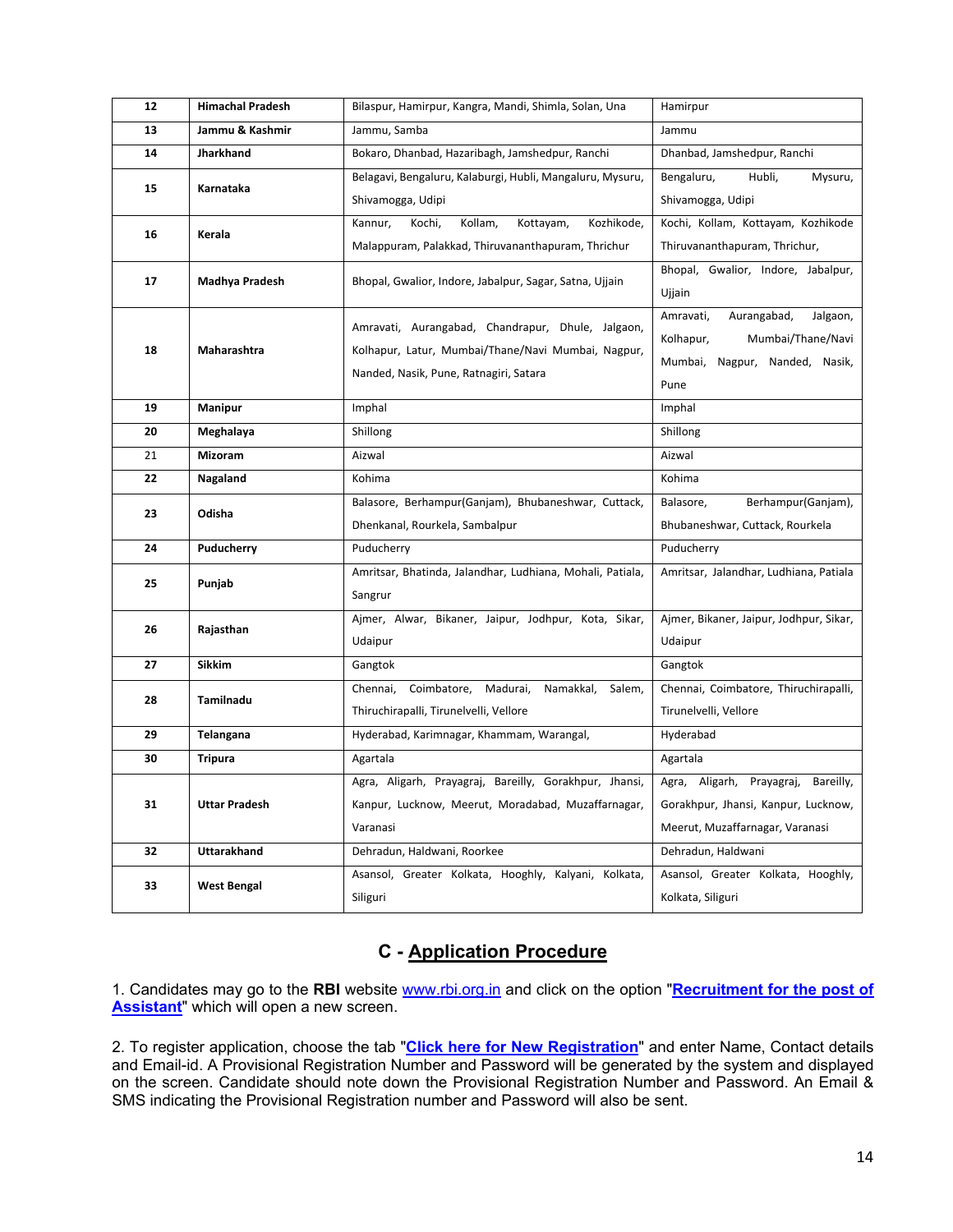3. In case the candidate is unable to complete the application form in one go, he / she can save the data already entered by choosing "SAVE AND NEXT" tab. Prior to submission of the online application candidates are advised to use the "SAVE AND NEXT" facility to verify the details in the online application form and modify the same if required. Visually Impaired candidates should fill the application form carefully and verify/ get the details verified to ensure that the same are correct prior to final submission.

#### **4. Candidates are advised to carefully fill and verify the details filled in the online application themselves as no change will be possible/ entertained after clicking the FINAL SUBMIT BUTTON.**

5. The Name of the candidate or his /her Father/ Husband etc. should be spelt correctly in the application as it appears in the Certificates/ Mark sheets/Identity proof. Any change/alteration found may disqualify the candidature.

6. Validate your details and Save your application by clicking the 'Validate your details' and 'Save & Next' button.

7. Candidates can proceed to upload Photo & Signature as per the specifications given in the Guidelines for Scanning and Upload of Photograph and Signature.

8. Candidates can proceed to fill other details of the Application Form.

9. Click on the Preview Tab to preview and verify the entire application form before FINAL SUBMIT.

#### **10. Modify details, if required, and click on 'FINAL SUBMIT' ONLY after verifying and ensuring that the photograph, signature uploaded and other details filled by you are correct.**

- 11. Click on 'Payment' Tab and proceed for payment.
- 12. Click on 'Submit' button.

# **D- HOW TO APPLY**

## **Candidates can apply online only from 23.12.2019 to 16.01.2020 and no other mode of application will be accepted.**

### **IMPORTANT POINTS TO BE NOTED BEFORE REGISTRATION**

Before applying online, candidates should-

i. Scan their photograph and signature ensuring that both the photograph and signature adhere to the required specifications as given under Guideline for photograph & signature scan and upload.

ii. Have a valid personal email ID and mobile no., which should be kept active till the completion of this Recruitment Process. Bank may send call letters for the Examination etc. through the registered e-mail ID. Under no circumstances, a candidate should share with /mention e mail id to any other person. In case a candidate does not have a valid personal e-mail ID, he/she should create his/her new e-mail ID and mobile no. before applying on-line and must maintain that email account and mobile number.

### **(iii) Examination fees/ Intimation Charges (Non- Refundable)**

### **Payable from 23.12.2019 to 16.01.2020 (Online payment)**

- ` **50/- for SC/ST/PWD/EXS. (Intimation Charges)**

**-** ` **450/- for OBC/General/EWS candidates (Examination fees+ Intimation Charges)**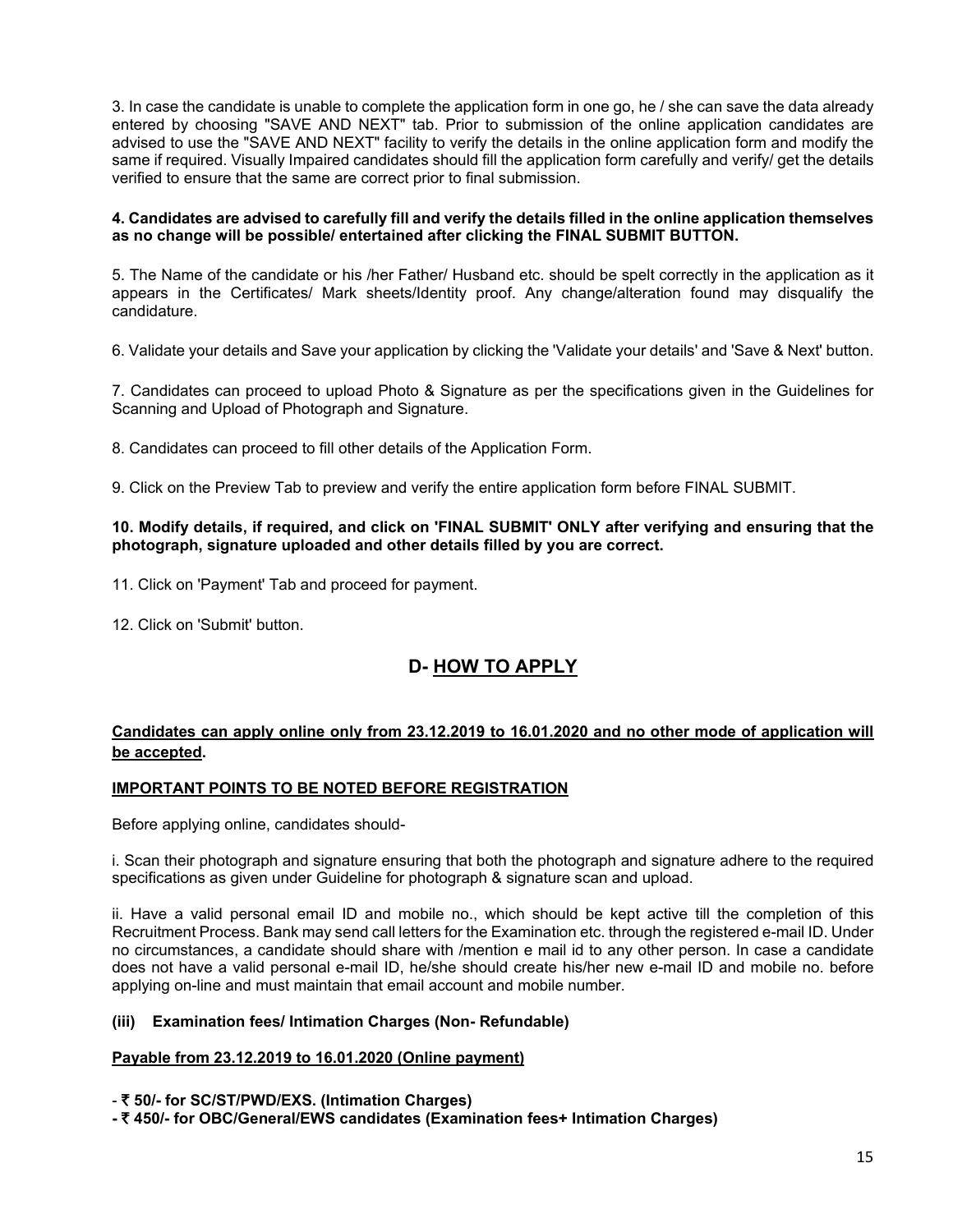**Staff candidates are exempted from payment of examination fee and intimation charges***.*

**Bank Transaction charges for Online Payment of examination fees/intimation charges will have to be borne by the candidate**.

## **E- Instructions regarding on-line examination fees etc**.

1. The application form is integrated with the payment gateway and the payment process can be completed by following the instructions.

2. The payment can be made by using Debit Cards (RuPay/Visa/MasterCard/Maestro), Credit Cards, Internet Banking, IMPS, Cash Cards/ Mobile Wallets.

3. After submitting your payment information in the online application form, PLEASE WAIT FOR THE INTIMATION FROM THE SERVER. DO NOT PRESS BACK OR REFRESH BUTTON IN ORDER TO AVOID DOUBLE CHARGE.

4. On successful completion of the transaction, an e-Receipt will be generated.

5. Non-generation of 'E-Receipt' indicates **PAYMENT FAILURE**. On failure of payment, Candidates are advised to login again using their Provisional Registration Number and Password and repeat the process of payment.

6. Candidates are required to take **a printout of the e-Receipt** and online Application Form containing fee details. **Please note that if the same cannot be generated, online transaction may not have been successful**.

7. For Credit Card users: All charges are listed in Indian Rupee. If you use a non-Indian credit card, your bank will convert to your local currency based on prevailing exchange rates.

8. To ensure the security of your data, please close the browser window once your transaction is completed.

#### **9. There is facility to print application form containing fee details after payment of fees.**

**Candidates are advised to carefully fill in the online application themselves. No change is permitted after clicking on FINAL SUBMIT Button. Candidates must note that the name filled in the online application should match exactly with the name as appearing on photo identity proof to be produced at the time of examination for verification. Female candidates who have changed first/ last/middle name post marriage must take special note of this. Visually Impaired candidates are responsible for carefully verifying/ getting the details filled in, in the online application form properly verified and ensuring that the same are correct prior to FINAL SUBMIT as no change is possible after FINAL SUBMIT.**

**Please note that all the particulars mentioned in the online application including Name of the Candidate, Category, Date of Birth, Address, Mobile Number, Email ID, Centre of Examination etc. will be considered as final and no modifications will be allowed after submission of the online application form. Candidates are hence requested to fill in the online application form with the utmost care as no correspondence regarding change of details will be entertained. RBI will not be responsible for any consequences arising out of furnishing of incorrect and incomplete details in the application or omission to provide the required details in the application form.**

**An online application which is incomplete in any respect such as without photograph and signature or illegible/ unclear photographs uploaded in the online application form will not be considered as valid. Candidates are advised in their own interest to apply on-line much before the closing date and not to wait till the last date for depositing the fee to avoid the possibility of disconnection/inability/failure to log on the RBI's website on account of heavy load on internet/website jam.**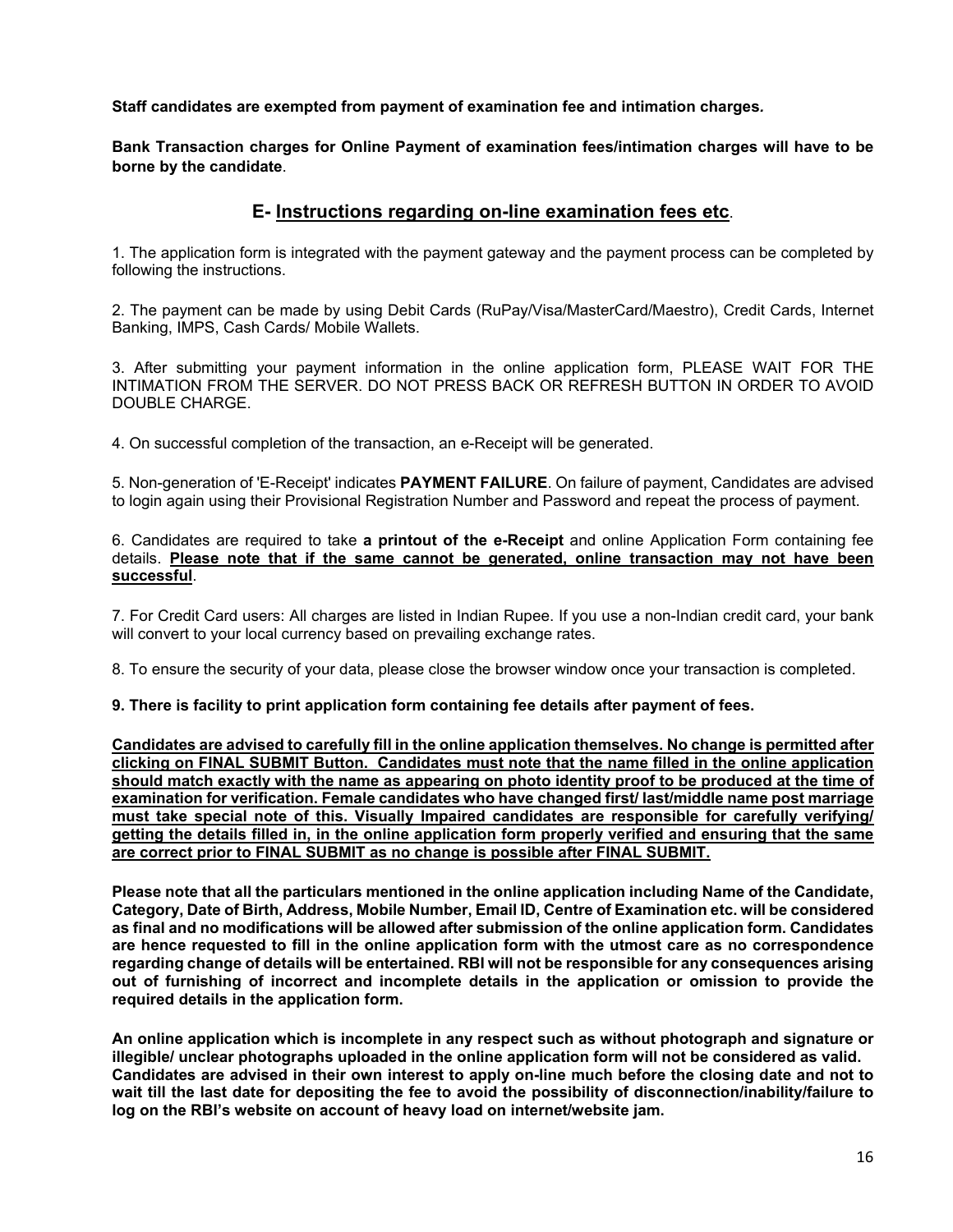**RBI does not assume any responsibility for the candidates not being able to submit their applications within the last date on account of the aforesaid reasons or for any other reason beyond the control of RBI.**

**Please note that the above procedure is the only valid procedure for applying. No other mode of application or incomplete steps would be accepted and such applications would be rejected.**

Any information submitted by an applicant in his/ her application shall be binding on the candidate personally and he/she shall be liable for prosecution/ civil consequences in case the information/ details furnished by him/ her are found to be false at a later stage.

## **F- General Rules/ Instructions to candidates**

**(i) Candidates can apply for vacancy in one office only and will have to opt for online test (preliminary as well as main) centre within the same state(s) the office they have applied for. For example, candidate applying to Ahmedabad office can opt for center only from state of Gujarat.**

(ii) Candidates **need not submit /send at any address, application printouts** or any certificates or copies thereof at the time of online application. Their candidature will be considered on the strength of the information declared in the application. If at any stage, it is found that any information furnished in the online application is false/ incorrect or if according to RBI, the candidate does not satisfy the eligibility criteria, his/ her candidature/ appointment is liable to be cancelled/ terminated.

(iii) All educational qualifications should have been obtained from recognized universities/ institutions in India or abroad. If grades are awarded instead of marks, candidates should clearly indicate its numerical equivalent.

#### **(iv) RBI shall not entertain requests from the candidates seeking advice about their eligibility to apply**.

**(v) Candidates will have to visit the RBI website** [www.rbi.org.in](https://www.rbi.org.in/) **for downloading call letters for online test (preliminary as well as main). Intimation for downloading call letter will also be sent through email/SMS. Once the candidate clicks the relevant link, he/she can access the window for call letter download. The candidate is required to use (i) Registration Number/Roll Number, (ii) Password/Date of Birth for downloading the call letter. Candidate needs to affix recent recognizable photograph on the call letter preferably the same as provided during registration and appear at the examination centre with (i) Call Letter (ii) Photo Identity Proof as stipulated in clause (xii) below and also specified in the call letter and photocopy of the same Photo Identity Proof as brought in original.**

**(vi) The candidates will have to appear for the exam (preliminary as well as main) at their own cost.** 

**(vii) CANDIDATES REPORTING LATE i.e. after the reporting time specified on the call letter for Examination (preliminary as well as main) will not be permitted to take the examination. The reporting time mentioned on the call letter is prior to the Start time of the test. Though the duration of the examination is 1hour for preliminary and 2 hour and 15 minutes for main examination, candidates may be required to be at the venue for about 2 to 3 hours (approximately) including the time required for completion of various formalities such as verification and collection of various requisite documents, logging in, giving of instructions etc.**

(viii) Documents relating to Age/Qualification/Category etc. will have to be submitted to the Bank at the time of document verification. Caste certificate submitted by candidate seeking reservation as SC/ST/OBC in the prescribed proforma from the competent authority should clearly indicate the candidate's caste, the Act/Order under which the caste is recognized as SC/ST/OBC and the village/town the candidate is originally a resident of.

(ix) Candidates seeking age relaxation are required to submit copies of necessary certificate(s) at the time of document verification.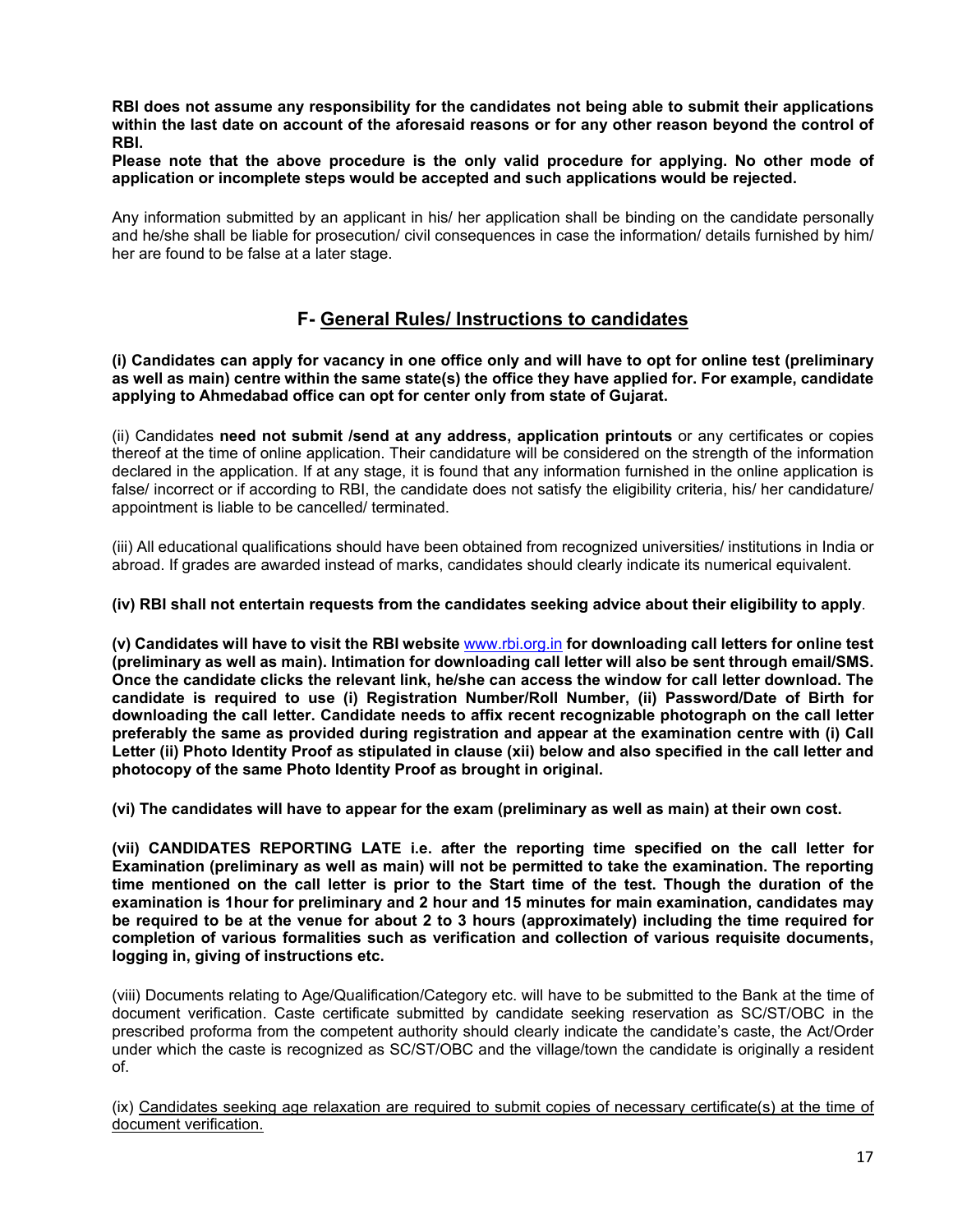(x) A declaration is required to be submitted in the prescribed format by candidate seeking reservation as OBC, that he/she does not belong to the creamy layer as on date of document verification. The OBC certificate containing the non-creamy clause should have been issued after **30.06.2019.**

(xi) All candidates working in Government Sector, Government owned industrial undertakings, Public Sector Undertakings/Financial Institutions/Banks, Public Enterprises or other similar organizations, whether in a permanent or temporary capacity or as work-charged employees other than casual or daily rated employees, are required to inform their employer (Head of Office/Department) in writing, about applying for this recruitment, prior to the submission of their application online to the Bank. At the time of applying online, candidates working in such organizations, are required to submit an undertaking that they have informed in writing about applying for this recruitment to their Head of Office/Department. Candidates should note that in case a communication is received at Bank from their employer, withholding permission to the candidate applying for this recruitment/ appearing at the examination, their application/candidature will be liable to be rejected/ cancelled. At the time of joining, the recommended candidates will have to bring proper discharge certificates from their PSU/Government/Quasi-Government employer.

**(xii) In the examination(preliminary as well as main) hall, the call letter along with a photocopy of the candidate's currently valid photo identity such as Aadhar card with a photograph /PAN Card/ Passport/ Permanent Driving License / Voter's Card/ Bank Passbook with photograph/ Photo identity proof issued by a Gazetted Officer on official letterhead/ Photo identity proof issued by a People's Representative on official letterhead/ valid recent Identity Card issued by a recognized college/ university / Employee ID/ Bar Council Identity card with photograph should be submitted to the invigilator for verification. The candidate's identity will be verified with respect to his/her details on the call letter, in the Attendance List and requisite documents submitted. If identity of the candidate is in doubt the candidate may not be allowed to appear for the Examination (preliminary as well as main & LPT).** 

#### **Ration card & Learners Driving License will not be considered as valid Identity proof.**

**Note: Candidates have to produce in original the photo identity proof and submit photocopy of the photo identity proof along with Examination call letter while attending the online examinations, without which they will not be allowed to take up the examination. Candidates must note that the name as appearing on the call letter (provided during the process of registration) should exactly match the name as appearing on the photo identity proof. Female candidates who have changed first/last/middle name post marriage must take special note of this. If there is any mismatch between the name indicated in the Call Letter and Photo Identity Proof the candidate will not be allowed to appear for the examination (preliminary as well as main).**

(xiii) Candidates are advised in their own interest that they should not furnish any particulars that are false, tampered with or fabricated and should not suppress any material information while submitting online application.

At the time of examination (preliminary as well as main) or in a subsequent selection procedure, if a candidate is (or has been) found guilty of –

- (a) using unfair means or
- (b) impersonating or procuring impersonation by any person or

(c) misbehaving in the examination (preliminary as well as main) hall or disclosing, publishing, reproducing, transmitting, storing or facilitating transmission and storage of contents of the test(s) or any information therein in whole or part thereof in any form or by any means, verbal or written, electronically or mechanically for any purpose or

(d) resorting to any irregular or improper means in connection with his/ her candidature or

(e) obtaining support for his/ her candidature by unfair means, or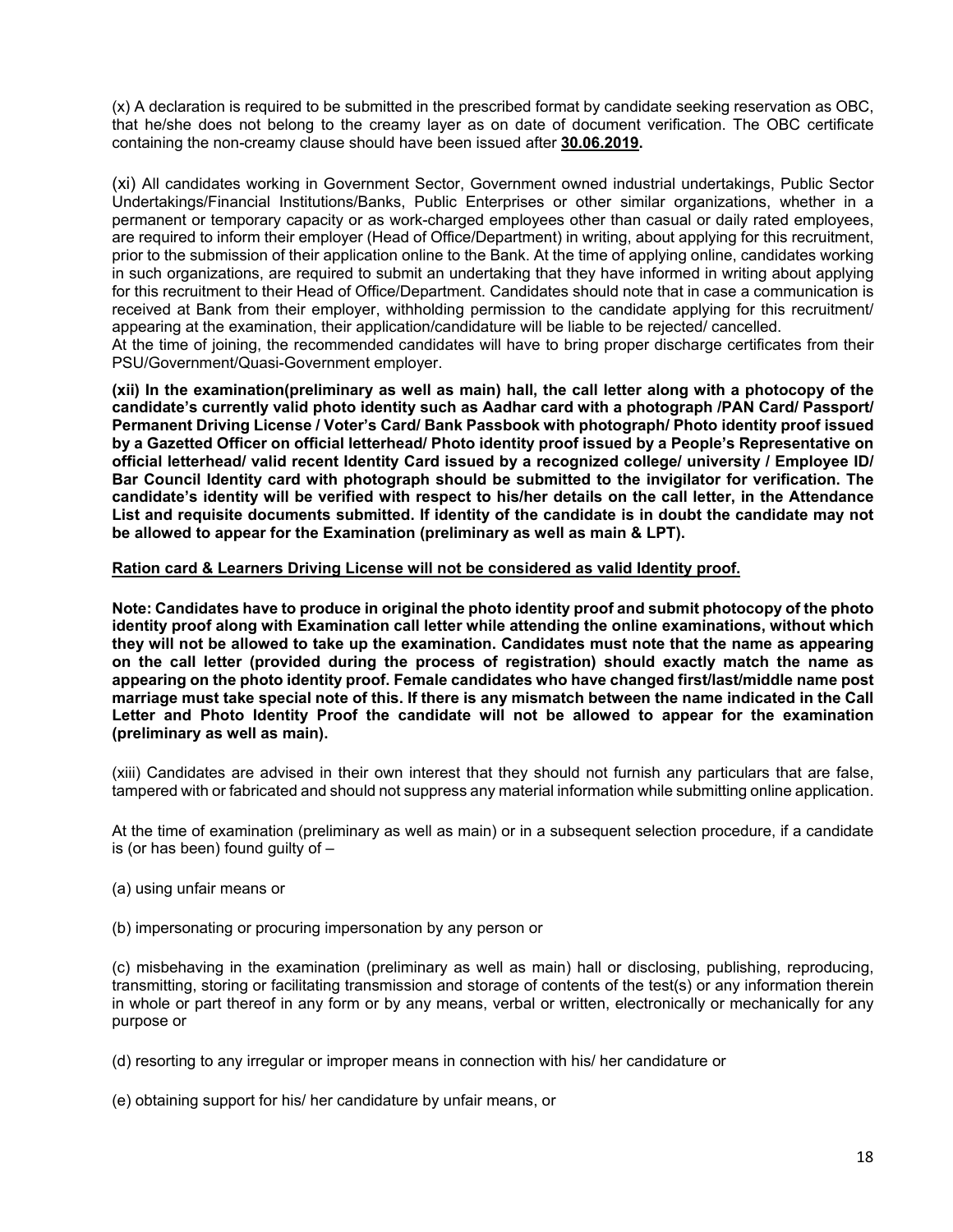(f) carrying mobile phones or similar electronic devices of communication in the examination (preliminary as well as main) hall, such a candidate may, in addition to rendering himself/ herself liable to criminal prosecution, be liable:

(i) to be disqualified from the examination (preliminary as well as main) for which he/ she is a candidate

(ii) to be debarred either permanently or for a specified period from any examination conducted by RBI.

(iii) for termination of service, if he/ she has already joined the Bank.

(xiv) RBI would be analyzing the responses (answers) of individual candidates with those of other candidates to detect patterns of similarity of right and wrong answers. If in the analytical procedure adopted in this regard, it is inferred/ concluded that the responses have been shared and scores obtained are not genuine/ valid, RBI reserves right to cancel the candidature of the concerned candidates and the result of such candidates (disqualified) will be withheld.

(xv) Canvassing in any form will be a disqualification.

(xvi) In all correspondence with RBI, **Registration number received on submission of application and Roll no**. indicated in 'Call Letter' must be quoted.

(xvii) In all matters regarding eligibility, conduct of examinations, LPT assessment, prescribing minimum qualifying standards in online examination & LPT, in relation to number of vacancies and communication of result, RBI's decision shall be final and binding on the candidates and no correspondence shall be entertained in this regard.

(xviii) The possibility for occurrences of some problem in administration of the examination (preliminary as well as main) cannot be ruled out completely which may impact test delivery and/or result from being generated. In that event, every effort will be made to rectify the problem, which may include shifting the candidates to the other centres or to conduct another examination (preliminary as well as main) if considered necessary. Decision of RBI in this regard shall be final. Candidates not willing to accept such change shall lose his/her candidature for this exam (preliminary as well as main).

(xix) If the examination (preliminary as well as main) is held in more than one session, the scores across various sessions will be equated to adjust for slight differences in difficulty level of different test batteries used across sessions. More than one session are required if the nodes capacity is less or some technical disruption takes place at any centre or for any candidate.

(xx) Mobile phones, pagers or any other communication devices are not allowed inside the premises, where the examination (preliminary as well as main) is being conducted. Any infringement of these instructions shall entail disqualification including ban from future examinations.

(xxi) Candidates are not permitted to use or have in possession of calculators in examination premises.

(xxii) Candidates are advised in their own interest not to bring any of the banned item including mobile phones/ pagers to the venue of the examination (preliminary as well as main), as arrangement for safekeeping cannot be assured.

(xxiii) RBI will not furnish the mark-sheet to candidates. However, the online examination (preliminary as well as main) marks may be available on RBI's website after the declaration of the final result.

(xxiv) The post is also open to the employees of RBI (staff candidates) who satisfy the eligibility criteria.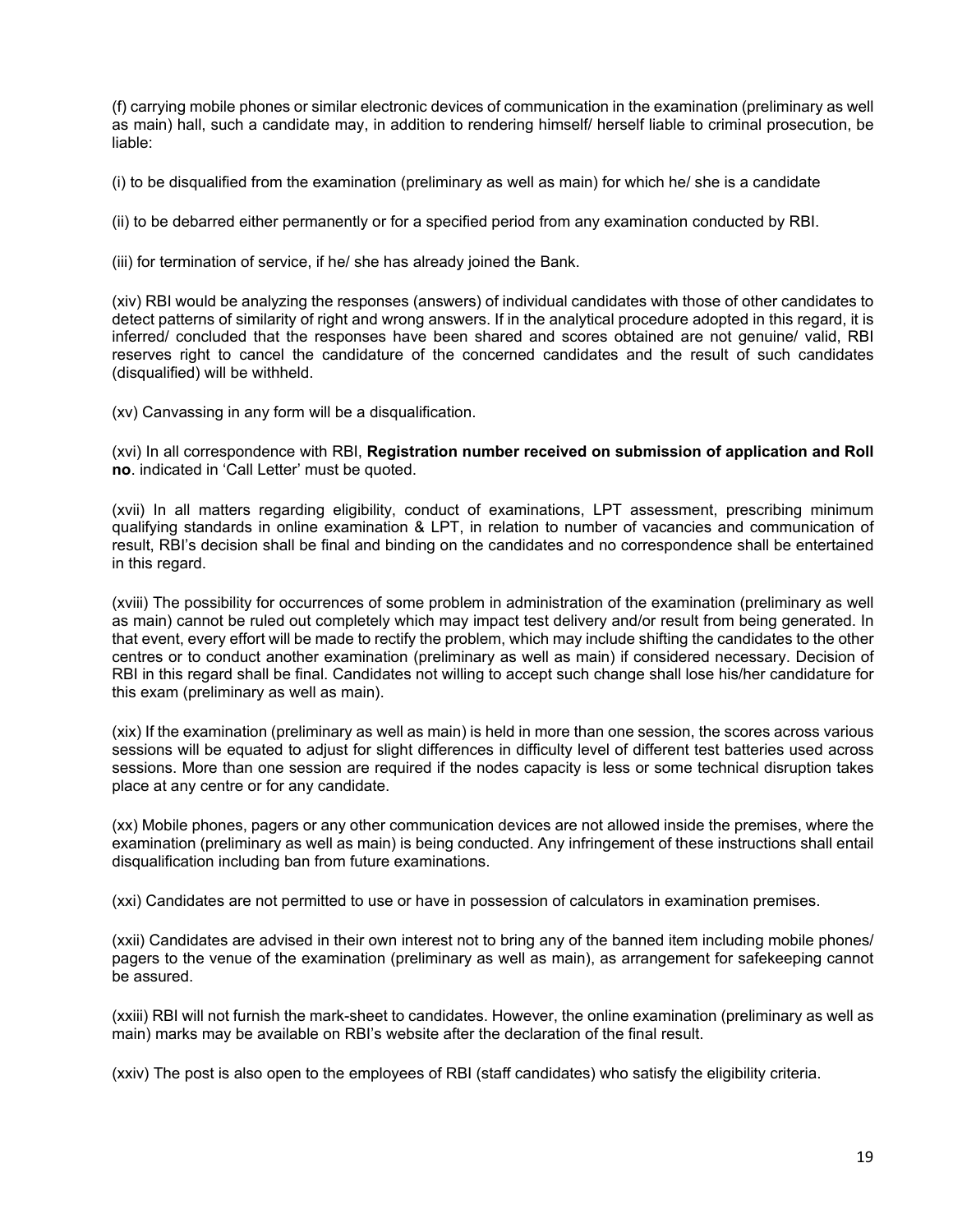(xxv) Any legal proceedings in respect of any matter of claim or dispute arising out of this advertisement and / or an application in response thereto can be instituted only **in Mumbai and courts/ tribunals/ forums at Mumbai only shall have sole and exclusive jurisdiction to try any cause / dispute**.

(xxvi) Candidate's admission to the on-line test/s / LPT is strictly provisional. The mere fact that the call letter has been issued to the candidate does not imply that his candidature has been finally cleared by RBI.

(xxvii) In case it is detected at any stage of recruitment that a candidate does not fulfil the eligibility norms and / or that he / she has furnished any incorrect / false information or has suppressed any material fact(s), his /her candidature will stand cancelled. If any of these shortcomings is / are detected even after appointment, his /her services are liable to be terminated. Decisions of Bank in all matters regarding eligibility, conduct of written examination, other tests and selection would be final and binding on all candidates. No representation or correspondence will be entertained by the Bank in this regard.

(xxviii) Candidature of the registered candidate is liable to be rejected at any stage of recruitment process or even after recruitment or joining if any information provided by the candidate is found false or is not found in conformity with the eligibility criteria mentioned in the advertisement. Further, applicants are required to apply online only. No manual / paper application will be entertained. The candidature of the candidates shall be provisional and will be subject to verification of eligibility conditions with reference to original documents. Screening and selection will be based on the details provided by the candidate. Hence it is necessary that applicants should furnish accurate, full and correct information in the online application. In the event of the candidate furnishing wrong or false information, his candidature may be rejected at any stage of the selection process. Requests for change of mailing address, category as declared in the online application, will not be entertained.

**(xxix) Candidate should also ensure to upload photo at the place of photo and signature at the place of signature. If photo in place of photo and signature in place of signature is not uploaded properly, candidate will not be allowed to appear for the exam.**

**\_\_\_\_\_\_\_\_\_\_\_\_\_\_\_\_\_\_\_\_\_\_\_\_\_\_**

# **G - GUIDELINES FOR SCANNING THE PHOTOGRAPH & SIGNATURE**

Before applying online a candidate will be required to have a scanned (digital) image of his/her photograph and signature as per the specifications given below.

### **(i) PHOTOGRAPH IMAGE :**

- Photograph must be a recent passport style colour picture.
- The picture should be in colour, against a light-colored, preferably white background.
- Look straight at the camera with a relaxed face
- If the picture is taken on a sunny day, have the sun behind you, or place yourself in the shade, so that you are not squinting and there are no harsh shadows
- If you have to use flash, ensure there's no "red-eye"
- If you wear glasses make sure that there are no reflections and your eyes can be clearly seen.

• Caps, hats and dark glasses are not acceptable. Religious head wear is allowed but it must not cover your face.

- Dimensions 200 x 230 pixels (preferred)
- Size of file should be between 20KB-50 KB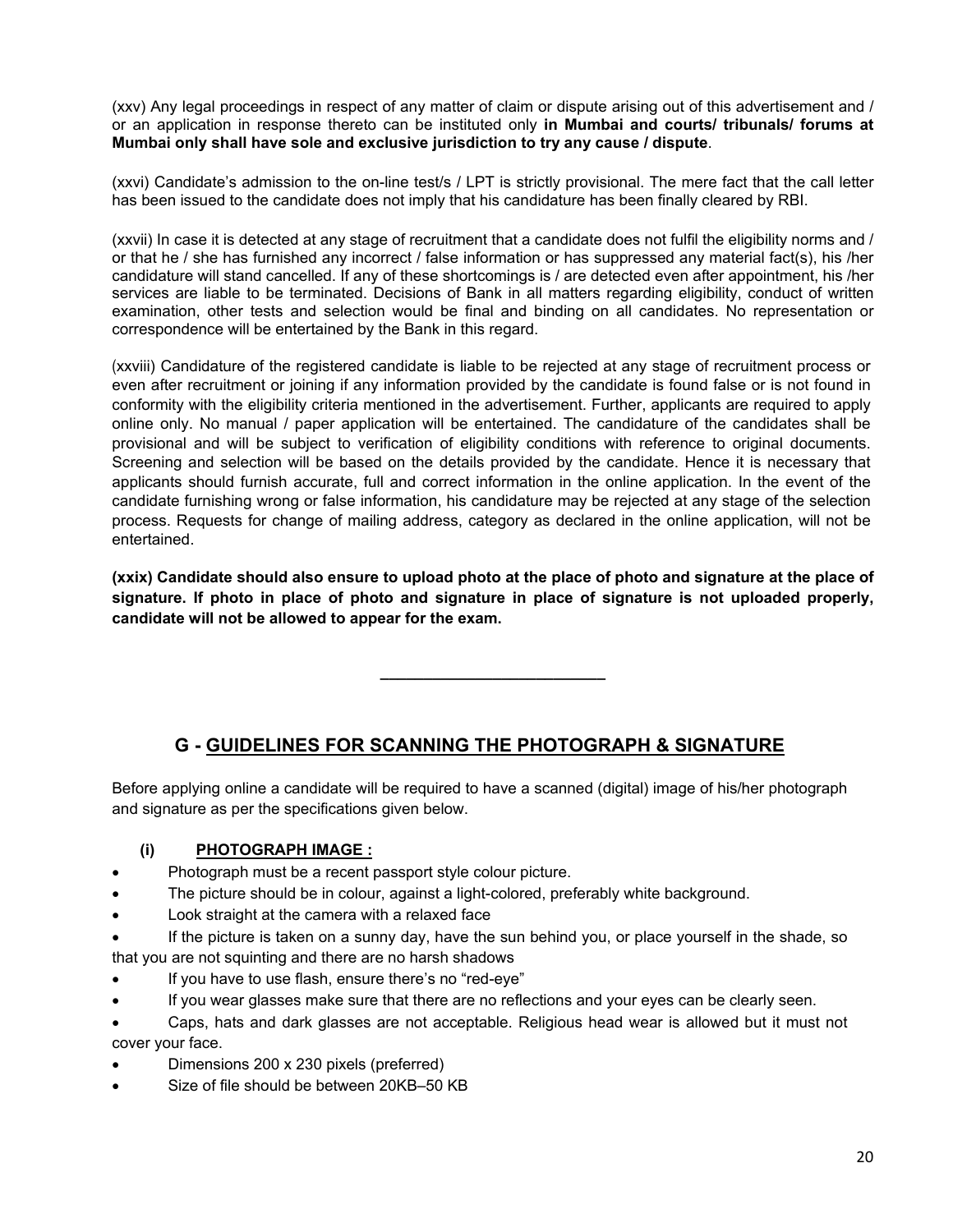• Ensure that the size of the scanned image is not more than 50KB. If the size of the file is more than 50 KB, then adjust the settings of the scanner such as the DPI resolution, no. of colours etc., during the process of scanning.

## **(ii) SIGNATURE IMAGE:**

- The applicant has to sign on white paper with Black Ink pen.
- The signature must be signed only by the applicant and not by any other person.
- The signature will be used to put on the Hall Ticket and wherever necessary.

• The Applicant's signature obtained on the call letter and attendance sheet at the time of the examination should match the uploaded signature. In case of mismatch, the candidate may be disqualified.

- Dimensions 140 x 60 pixels (preferred)
- Size of file should be between 10 KB 20 KB
- Ensure that the size of the scanned image is not more than 20KB

## **(iii) SCANNING THE PHOTOGRAPH & SIGNATURE:**

- Set the scanner resolution to a minimum of 200 dpi (dots per inch)
- Set Colour to True Colour
- File Size as specified above

• Crop the image in the scanner to the edge of the photograph/signature, then use the upload editor to crop the image to the final size (as specified above).

• The image file should be JPG or JPEG format. An example file name is: image01.jpg or image01.jpeg Image dimensions can be checked by listing the folder files or moving the mouse over the file image icon.

Candidates using MS Windows/MSOffice can easily obtain photo and signature in .jpeg format not exceeding 50KB & 20KB respectively by using MS Paint or MSOffice Picture Manager. Scanned photograph and signature in any format can be saved in .jpg format by using 'Save As' option in the File menu and size can be reduced below 50KB (photograph) & 20KB (signature) by using crop and then resize option (Please see point (i) & (ii) above for the pixel size) in the 'Image' menu. Similar options are available in other photo editor also.

If the file size and format are not as prescribed, an error message will be displayed.

While filling in the Online Application Form the candidate should fill in all his/her details on Page 1. After verifying that the details filled in are correct and clicking on the 'Submit/ Next' button a link will be provided on Page 2 of the online application form to upload his/her photograph and signature.

### **(iv) PROCEDURE FOR UPLOADING THE PHOTOGRAPH AND SIGNATURE**

- There will be two separate links for uploading Photograph and Signature
- Click on the respective link "Upload Photograph / Signature"
- Browse & Select the location where the Scanned Photo / Signature file has been saved.
- Select the file by clicking on it
- Click the 'Upload' button

• Your Online Application will not be registered unless you upload your photo and signature as specified.

### **Note:**

• In case the face in the photograph or signature is unclear the candidate's application will be rejected.

• Candidates are advised to take a printout of their system generated online application forms after registering.

• In case the photograph or signature is unclear, the candidate may edit his/her application and re upload his/her photograph or signature.

**\* Candidate should also ensure to upload photo at the place of photo and signature at the place of signature. If photo in place of photo and signature in place of signature is not uploaded properly, candidate will not be allowed to appear for the exam.**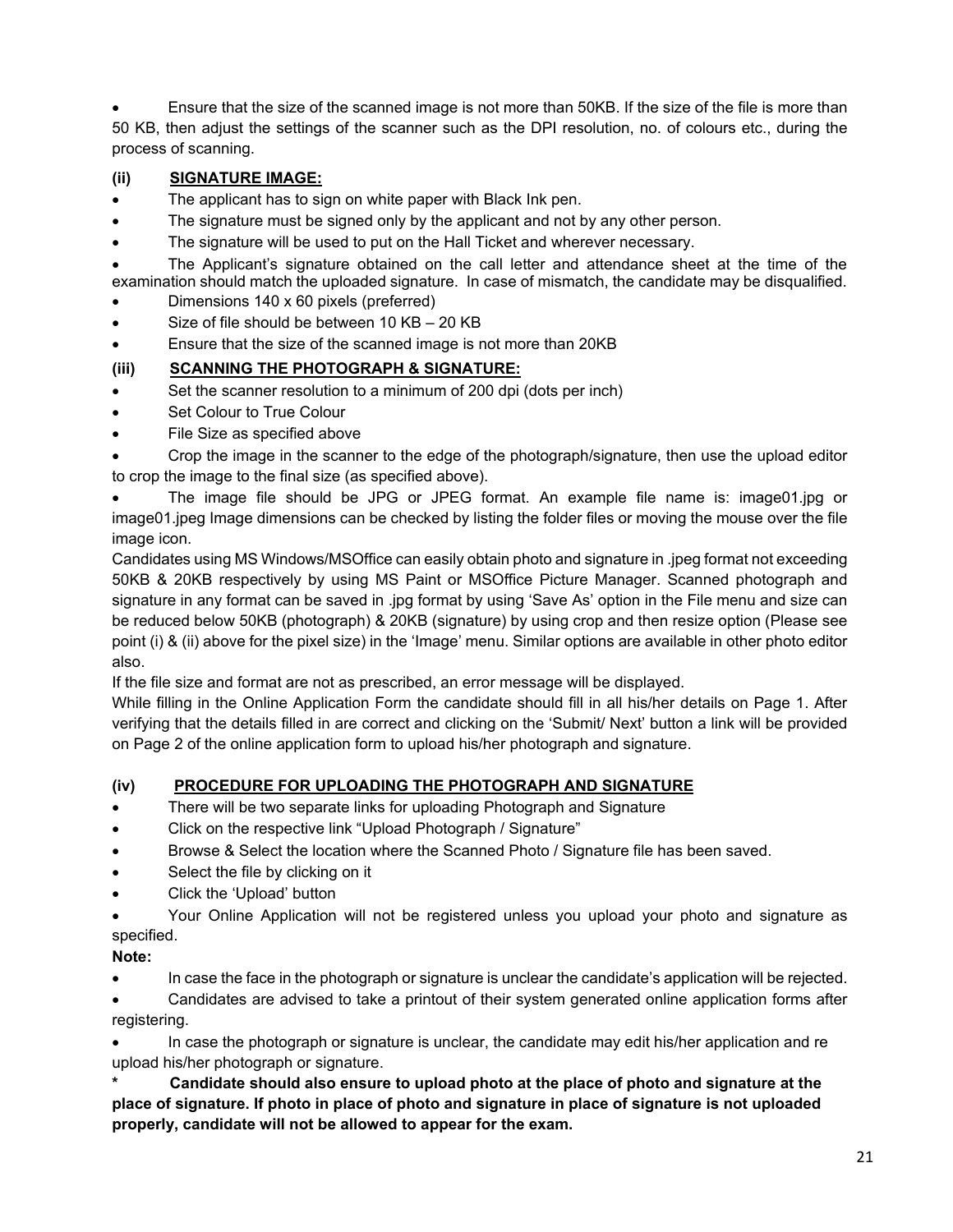## **H - Forms to be obtained from the candidates in Ex-serviceman categories**

## **Annex I**

### <span id="page-21-0"></span>**FORM – A**

## **Form of Certificate applicable for Released/Retired Personnel**

It is certified that No. …................. Rank…............. Name….......................................whose date of birth

is….................. has rendered service from….................. to…................. in Army/ Navy/Air Force.

2. He has been released from military services:

# a) on completion of assignment otherwise than

(b) by way of dismissal, or

(ii) by way of discharge on account of misconduct or inefficiency, or

- (iii) on his own request, but without earning his pension, or
- (iv) he has not been transferred to the reserve pending such release
- # b) on account of physical disability attributable to Military Service.

# c) on invalidment after putting in at least five years of Military service

3. He is covered under the definition of Ex-Serviceman (Re-employment in Central Civil Services and Posts) Rules, 1979 as amended from time to time

Place: Signature. Name and Designation of the Date: Competent Authority\*\* SEAL # Delete the paragraph which is not applicable.

### **FORM – B**

#### **Form of Certificate for Serving Personnel (Applicable for serving personnel who are due to be released within one year)**

It is certified that No. …............Rank….......Name…....... is serving in the Army/Navy/Air Force from….....................

2. He is due for release/retirement on completion of his specific period of assignment on…............

3. No disciplinary case is pending against him.

**SEAL** 

Place: Signature, Name and Designation of the Signature, Name and Designation of the Date: Competent Authority\*\*

#### **FORM – C**

#### **Undertaking to be given by serving Armed Force personnel who are due to be released within one year**

(b) I understand that if selected on the basis of the recruitment/Examination to which this application relates, my appointment will be subject to my producing documentary evidence to the satisfaction of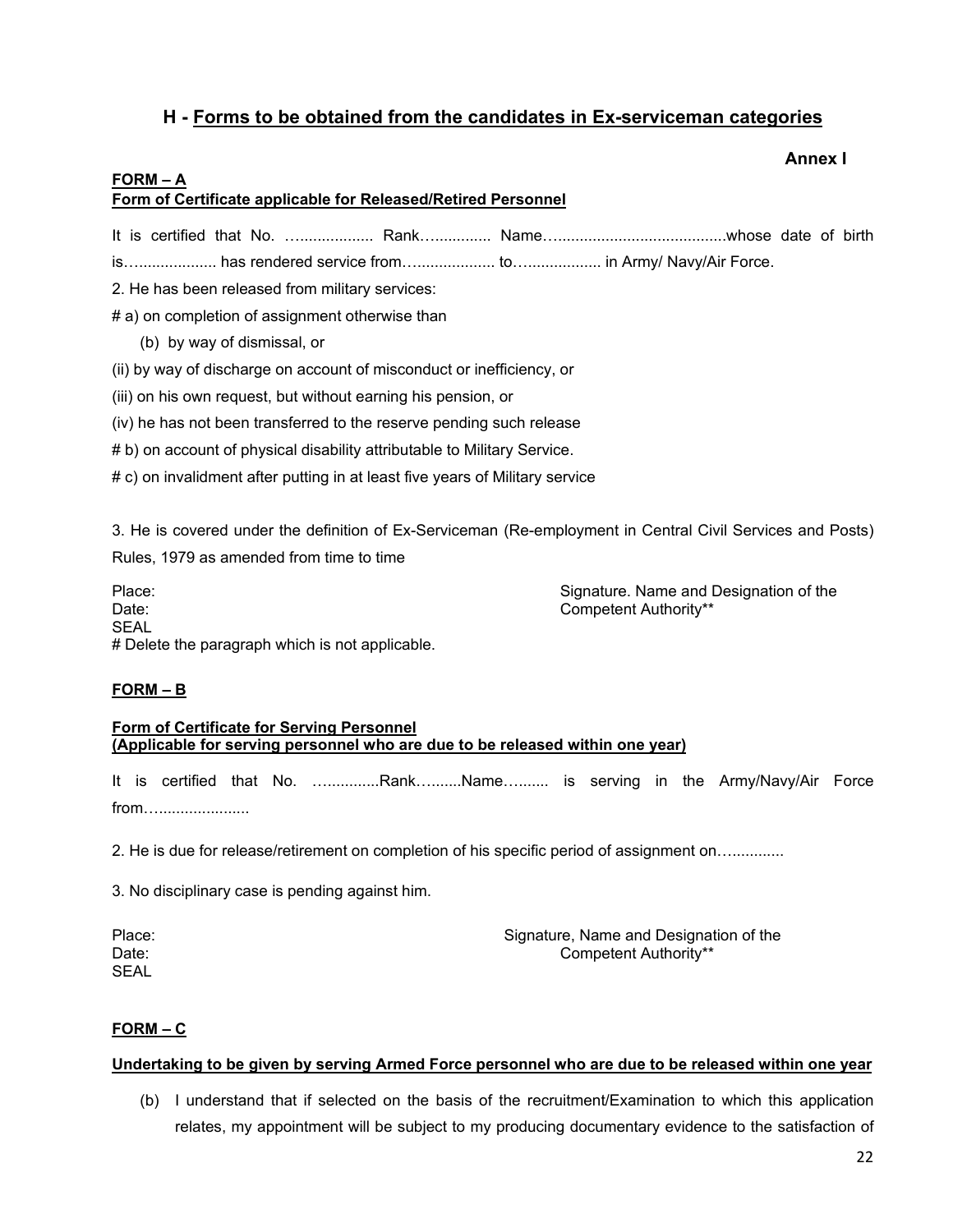the appointing authority that I have been duly released/ retired/discharged from the Armed Forces and that I am entitled to the benefits admissible to Ex-Serviceman in terms of the Ex-Serviceman (Reemployment in Central Civil Service and Posts) Rules, 1979, as amended from time to time.

(2) I also understand that I shall not be eligible to be appointed to a vacancy reserved for Ex-serviceman in regard to the recruitment covered by this examination, if I have at any time prior to such appointment, secured any employment on the civil side (including Public Sector Undertaking, Autonomous Bodies/Statutory Bodies, Nationalized Banks, etc.), by availing of the concession of reservation of vacancies admissible to Ex-serviceman.

Place: Date: Signature and Name of Candidate

## **FORM – D**

### **Form of Certificate applicable for Serving Armed Force Personnel who have already completed their initial assignment and are on extended assignment**

It is certified that No….............. Rank….................. Name…...................................... whose date of birth

is.....................is serving in the Army/Navy/Air Force from.............................

2. He has already completed his initial assignment of five years on…............and is on extended assignment till…...............

3. There is no objection to his applying for civil employment and he will be released on three months' notice on selection from the date of receipt of offer of appointment.

| Place:      | Signature, Name and Designation of the |
|-------------|----------------------------------------|
| Date:       | Competent Authority**                  |
| <b>SEAL</b> |                                        |

\*\* Authorities who are competent to issue certificate to Armed Forces Personnel for availing Age concessions are as follows:

(a) in case of Commissioned Officers including ECOs/SSCOs: Army: Military Secretary Branch, Army Hqrs., New Delhi; Navy: Directorate of Personnel, Naval Hqrs., New Delhi; Air Force: Directorate of Personnel Officers, Air Hqrs., New Delhi.

(b) in case of JCOs/Ors and equivalent of the Navy and Air Force: Army: By various Regimental Record Offices; Navy: BABS, Mumbai; Air Force: Air Force Records, New Delhi.

## **DISCLAIMER**

**In case it is detected at any stage of recruitment that a candidate does not fulfil the eligibility criteria / norms and/or that he/she furnished any incorrect/ false information or has suppressed any material fact(s), indulge in unfair practice during examination, his/ her candidature will stand cancelled. If any of these shortcomings is /are liable to be detected even after appointment, his / her services are liable to be terminated. Decision of the Bank in all matters regarding eligibility, conduct of written examination/s, other testes and selection would be final and binding on all candidates. No representation or correspondence will be entertained by the Bank in this regard**.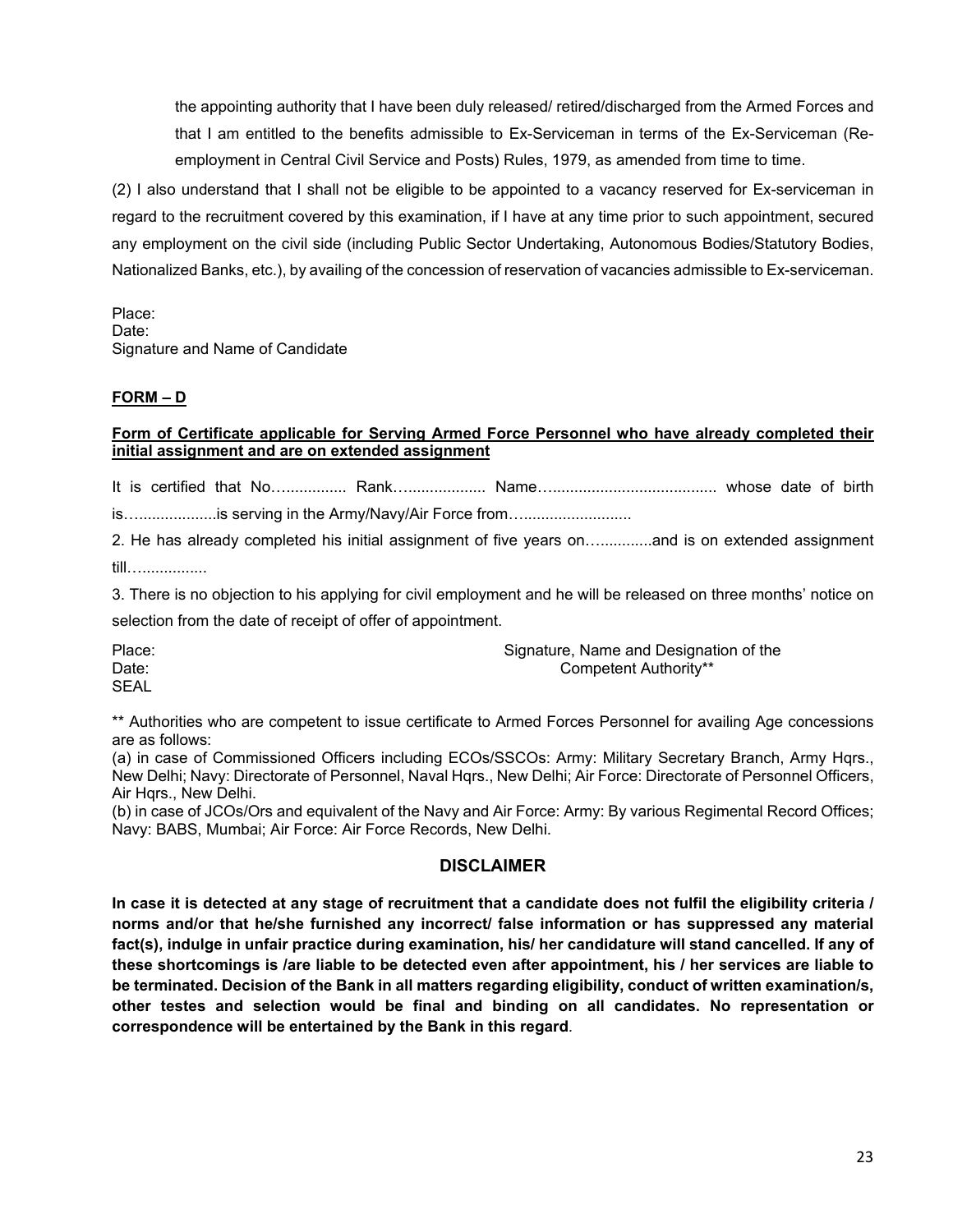24

**Government of**

## **(Name & Address of the authority issuing the certificate)**

INCOME & ASSET CERTIFICATE TO BE PRODUCED BY ECONOMICALLY WEAKER SECTIONS

Certificate No.\_\_\_\_\_\_\_\_\_\_\_ Date:\_\_\_\_\_\_\_

## **VALID FOR THE YEAR\_\_\_\_\_\_\_\_\_\_**

|                | This is to certify that Shri/Smt/Kumari                                                             | son/daughter/wife of         |  |      |
|----------------|-----------------------------------------------------------------------------------------------------|------------------------------|--|------|
|                | permanent resident of                                                                               | Village/Street,              |  | Post |
| Office         | District                                                                                            | in the State/Union Territory |  | Pin  |
| Code           | whose photograph is attested below belongs to Economically Weaker Sections, since                   |                              |  |      |
|                | the gross annual income* of his/her 'family'** is below Rs. 8 lakh (Rupees Eight Lakh only) for the |                              |  |      |
| financial year | . His/her family does not own or possess any of the following assets***:                            |                              |  |      |

- I. 5 acres of agricultural land and above
- II. Residential flat of 1000 sq.ft and above.
- III. Residential plot of 100 sq. yards and above in notified municipalities;
- IV. Residential plot of 200 sq. yards and above in areas other than the notified municipalities.

2. Shri/Smt/Kumari **belongs to the caste which is not** caste which is not recognized as a Scheduled caste, Scheduled Tribe and Other Backward Classes (Central List).

Signature with seal of Office

Name and the state of the state of the state of the state of the state of the state of the state of the state of the state of the state of the state of the state of the state of the state of the state of the state of the s

Designation

Recent Passport size of attested photograph of the applicant.

**\*Note 1**: Income covered all sources i.e., salary, agriculture, business, profession etc.

**\*\*Note 2**: The term "**Family**" for this purpose include the person, who seeks benefit of reservation, his/her parents and siblings below the age of 18 years as also his/her spouse and children below the age of 18 years.

**\*\*\*Note 3:** The property held by a "Family" in different locations or different places/cities have been clubbed while applying the land or property holding test to determine EWS status.

Valid For the Year\_\_\_\_\_\_\_\_\_\_\_\_\_\_\_\_\_\_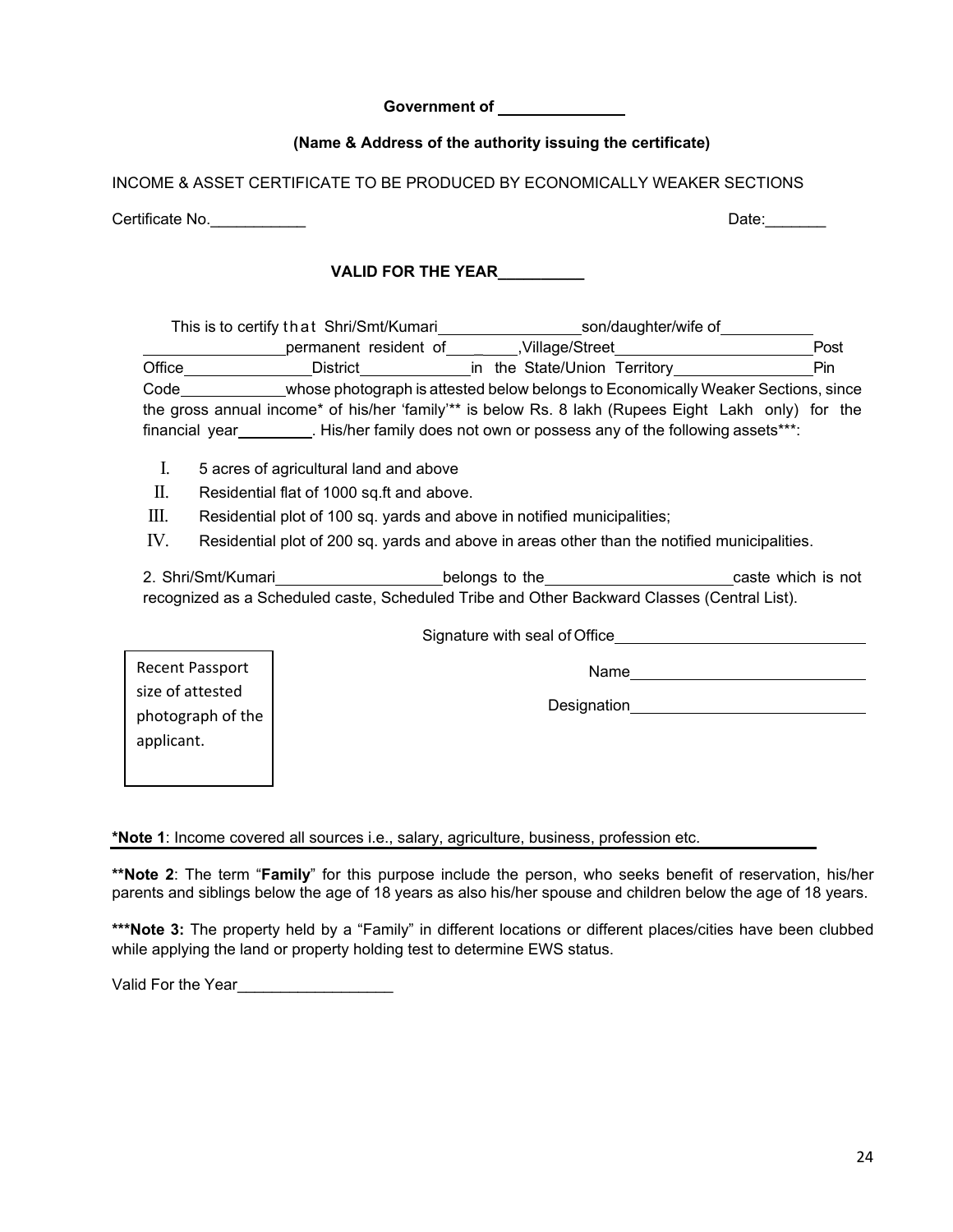#### SCRIBE DECLARATION FORM

#### **GUIDELINES REGARDING PERSONS WITH DISABILITIES**

Those candidates who are visually impaired and othercandidates whose writing speed is affected permanently for any reason can use own scribe at own cost during the online examination. In all such cases where a scribe is used, the following rules will apply:

- Please ensure you are eligible to use a scribe as per the Government of India rules governing the recruitment of Persons with Disabilities.
- The candidate will have to arrange his own scribe at his own cost.
- ∗ The scribe can be from any academic stream.
- Both, the candidate as well as the scribe, will have to give a suitable undertaking, in the prescribed format with passport size photograph of the scribe, confirming that the scribe fulfils all the stipulated eligibility criteria for a scribe as mentioned above. Further, in case it later transpires that s/he did not fulfill any of the laid-down eligibility criteria or suppressed material facts, the candidature of the applicant will stand cancelled, irrespective of the result of the examination.
- Such candidate who uses a scribe shall be eligible for compensatory time of 20 minutes for every hour of **the examination. (Blind/Low Vision candidates and other candidates whose writing speed is affected permanently for any reason, whether availing the facility of scribe or not shall be allowed compensatory time of 20 minutes and or part thereof for every hour of the examination.)**
- ∗ **Visually Impaired candidates under Blind/Low Vision, who use scribe, may skip the non-verbal questions, if any, in Test of Reasoning and questions on Table/Graph, if any, in Test of Numerical Ability. The candidates will be awarded marks for such Section based on the overall average obtained in other Sections of the respective test.**

\_\_\_\_\_\_\_\_\_\_\_\_\_\_\_\_\_\_\_\_\_\_\_\_\_\_\_\_\_\_\_\_\_\_\_\_\_\_\_\_\_\_\_\_\_\_\_\_\_\_\_\_\_\_\_\_\_\_\_\_\_\_\_\_\_\_\_\_\_\_\_\_\_\_\_\_\_\_\_\_\_\_\_\_\_

\_\_\_\_\_\_\_\_\_\_\_\_\_\_\_\_\_\_\_\_\_\_\_\_\_\_\_\_\_\_\_\_\_\_\_\_\_\_\_\_\_\_\_\_\_\_\_\_\_\_\_\_\_\_\_\_\_\_\_\_\_\_\_\_\_\_\_\_\_\_\_\_\_\_\_\_\_\_\_\_\_\_\_\_\_

Please fill up the **DECLARATION** and submit along with the call letter.

#### **DECLARATION**

| We, the undersigned, Shri/Smt/Kum. | eligible candidate                                      |
|------------------------------------|---------------------------------------------------------|
| for<br>the                         | examination<br>and                                      |
| Shri/Smt/Kum.                      | eligible writer (scribe) for the eligible candidate, do |
| hereby declare that :              |                                                         |

- 1. The scribe is identified by the candidate at his/her own cost and as per own choice. The candidate is **blind/low vision and other candidates whose writing speed is affected permanently for any reason** and s/he needs a writer (scribe) as permissible under the Government of India rules governing the recruitment of Physically Challenged persons.
- 2. As per the rules, the candidate availing services of a scribe is eligible for compensatory time of 20 minutes for every hour of the examination.
- 3. In view of the importance of the time element and the examination being of a competitive nature, the candidate undertakes to fully satisfy the Medical Officer of the Organization that there was necessity for use of a scribe as his/her writing speed is affected by the disabilities mentioned in Paragraph '1' above.
- 4. Inview of the fact that multiple appearance / attendance in the examination are not permitted, the candidate undertakes that he/she has not appeared / attended the examination more than once and that the scribe arranged by him/her is not a candidate for the examination. Also, the same scribe cannot be used by more than one candidate. If violation of the above is detected at any stage of the process, candidature of both the candidate and the scribe will be cancelled.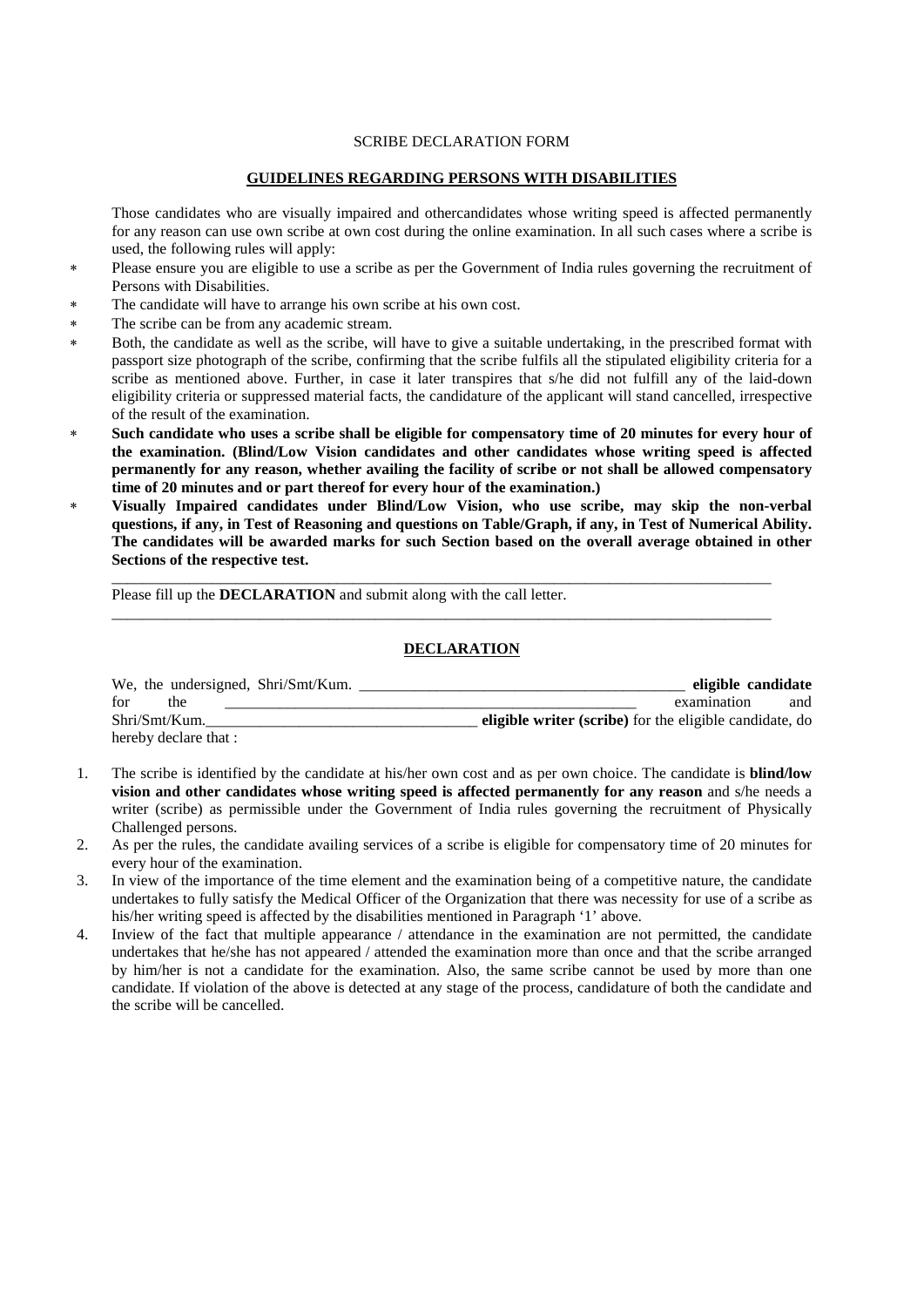5. We hereby declare that all the above statements made by us are true and correct to the best of our knowledge and belief. We also understand that in case it is detected at any stage of recruitment that we do not fulfill the eligibility norms and/or that the information furnished by us is incorrect/false or that we have suppressed any material fact(s), the candidature of the applicant will stand cancelled, irrespective of the result of the examination. If any of these shortcoming(s) is/are detected even after the candidate's appointment, his/her services are liable to be terminated. In such circumstances, both signatories will be liable to criminal prosecution

I, \_\_\_\_\_\_\_\_\_\_\_\_\_\_\_\_\_\_\_\_\_(Scribe), am not a candidate for this recruitment.

**Given under our signature and contact details**:-

| <b>Signature of the Scribe Candidate</b>      | <b>Signature of the Candidate</b><br>Roll No.:<br><b>Registration No.:</b> |  |  |  |  |
|-----------------------------------------------|----------------------------------------------------------------------------|--|--|--|--|
| <b>Postal Address of the Scribe Candidate</b> | <b>Postal Address of the Candidate</b>                                     |  |  |  |  |
|                                               |                                                                            |  |  |  |  |

**Mobile No. of the Scribe Candidate Mobile No. of the Candidate** 

**Landline No. of the Scribe Candidate Landline No. of the Candidate** 

**Signature of Invigilator**

**\_\_\_\_\_\_\_\_\_\_\_\_\_\_\_\_\_\_** 

Photograph

of the Scribe